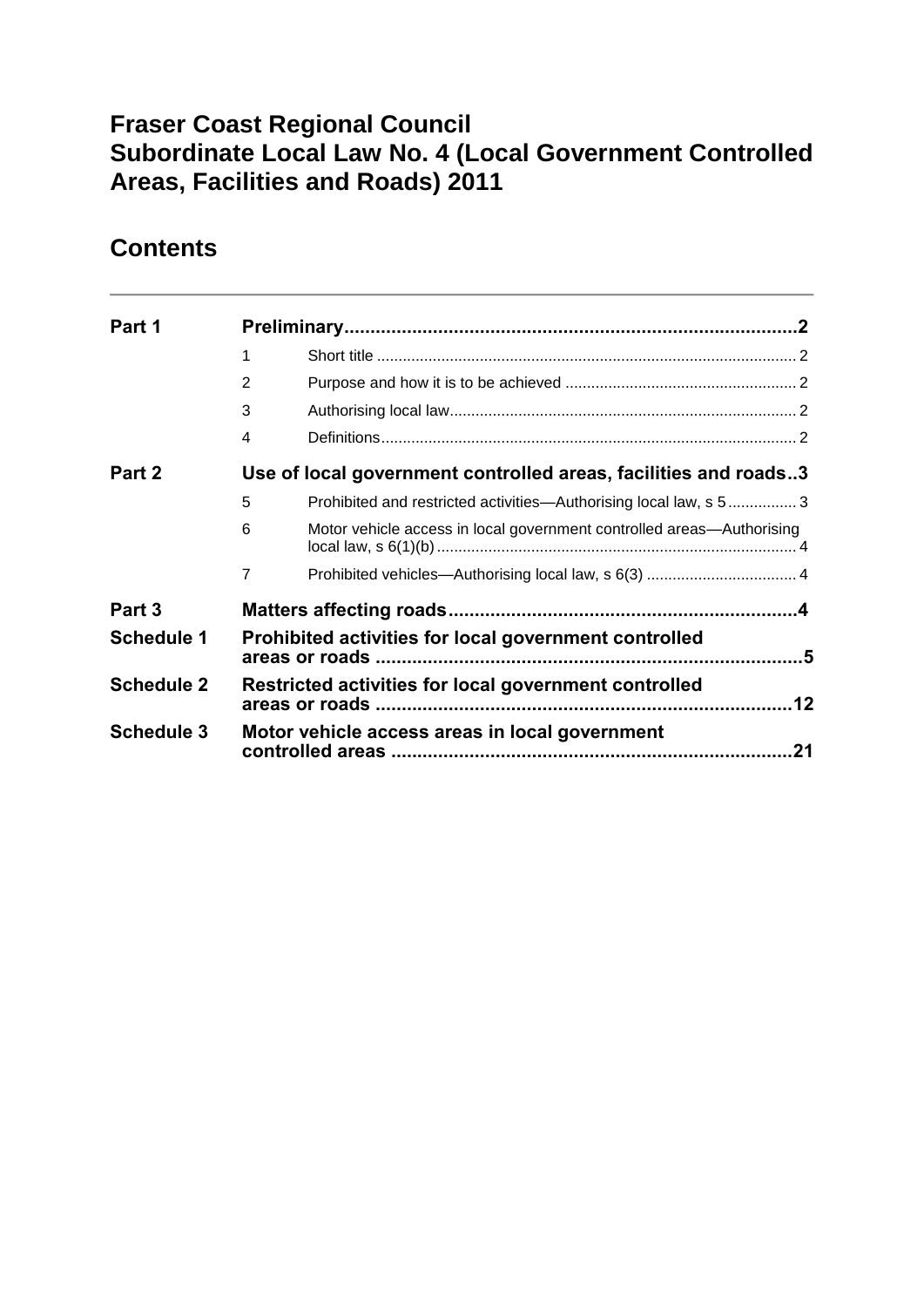# <span id="page-1-0"></span>**Part 1 Preliminary**

## <span id="page-1-1"></span>**1 Short title**

This subordinate local law may be cited as *Subordinate Local Law No. 4 (Local Government Controlled Areas, Facilities and Roads) 2011.*

### <span id="page-1-2"></span>**2 Purpose and how it is to be achieved**

- (1) The purpose of this subordinate local law is to supplement *Local Law No.4 (Local Government Controlled Areas, Facilities and Roads) 2011* in order to protect the health and safety of persons using local government controlled land, facilities, infrastructure and roads and preserve features of the natural and built environment and other aspects of the amenity of local government controlled land, facilities, infrastructure and roads.
- (2) The purpose is to be achieved by providing for—
	- (a) the regulation of access to local government controlled areas; and
	- (b) the prohibition or restriction of particular activities in local government controlled areas or roads; and
	- (c) the applicable minimum standards where owners are required to fence land adjoining a road.

### <span id="page-1-3"></span>**3 Authorising local law**

The making of the provisions in this subordinate local law is authorised by *Local Law No.4 (Local Government Controlled Areas, Facilities and Roads) 2011* (the *authorising local law*).

### <span id="page-1-4"></span>**4 Definitions**

- (1) Particular words used in this subordinate local law have the same meaning as provided for in the authorising local law.
- (2) In this subordinate local law—

### *aquatic equipment* means—

- (a) a boat or vessel; or
- (b) a surf ski; or
- (c) a jet ski; or
- (d) a surf board; or
- (e) a sail board; or
- (f) a body board; or
- (g) a remote controlled hobby craft; or
- (h) another device (whether motorised or not) for use on or in water to carry a person or thing across or through water or for recreational use in water.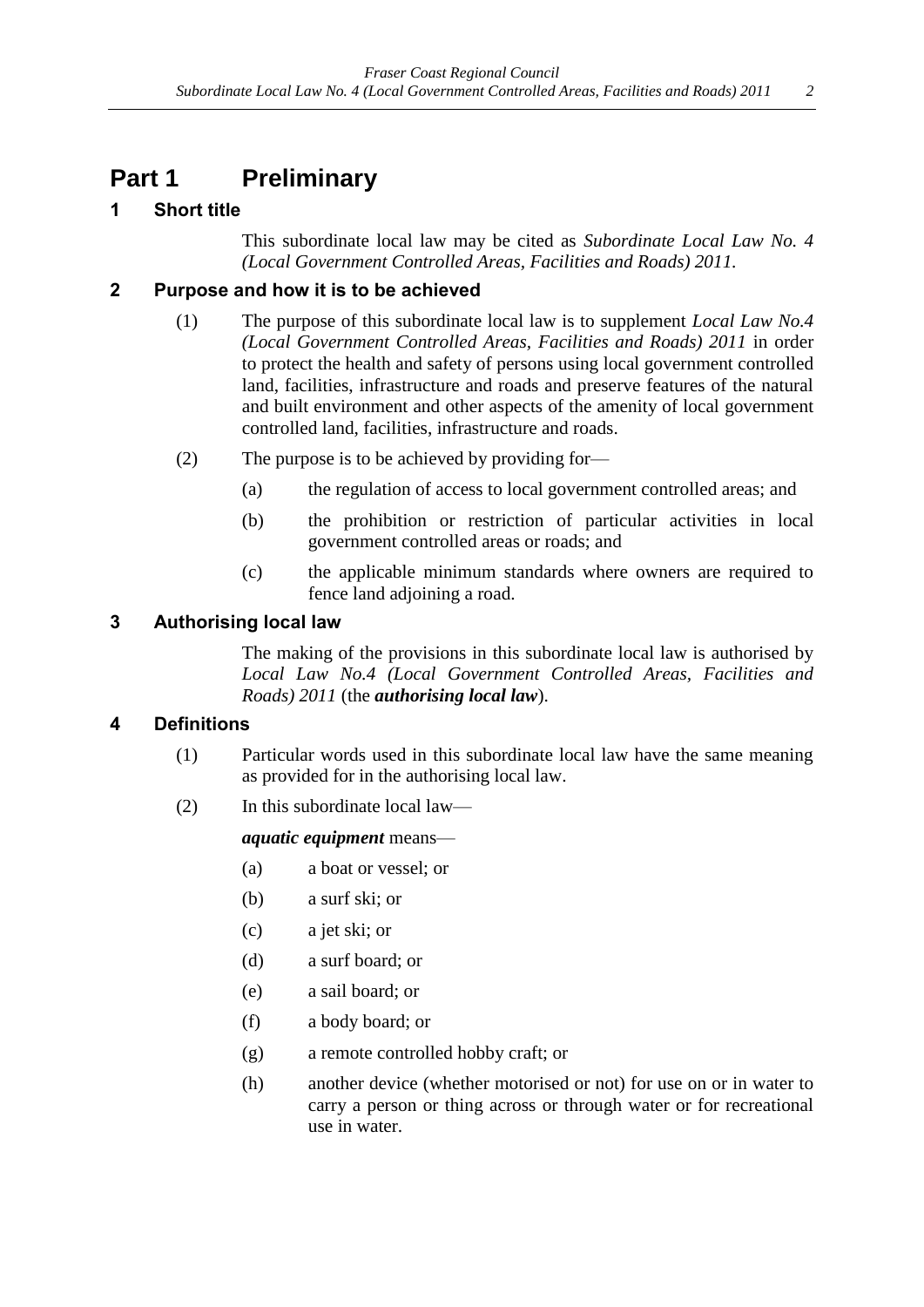#### *authorised by an authorised person—*

- (a) means that the action is authorised by a written authorisation signed by an authorised person; and
- (b) does not mean an approval mentioned in section 5(b) of *Local Law No.1 (Administration) 2011*.

*boat landing area* includes a jetty, pontoon, queuing beach and set-down area.

*emergency vehicle* see the authorising local law, section 6(7).

*queuing beach* means a designated stopping area adjacent to a boat ramp for the purpose of landing boats and other vessels prior to the use of a boat ramp.

*set down area* means a designated area for the setting down or picking up of passengers or goods in connection with boats and other vessels using the boat landing area.

*service vehicle* means a vehicle that is currently being operated by officers authorised by the local government or a State Government agency to conduct maintenance or servicing activities in a local government controlled area.

*Tourist Park* has the meaning given to it by the Planning Scheme.

*trailable vessel* means a vessel that is mounted on a trailer for road transport.

*trailer* has the meaning given in the *Transport Operations (Road Use Management) Act 1995*.

*vehicle* has the meaning given in the *Transport Operations (Road Use Management) Act 1995*.

*vessel* has the meaning given in the *Transport Operations (Road Use Management) Act 1995*.

## <span id="page-2-0"></span>**Part 2 Use of local government controlled areas, facilities and roads**

### <span id="page-2-1"></span>**5 Prohibited and restricted activities—Authorising local law, s 5**

- (1) For section  $5(1)(a)$  of the authorising local law, the activities prescribed in column 2 of schedule 1 are declared to be prohibited in the corresponding local government controlled area or road (or part thereof) mentioned in column 1 of schedule 1.
- (2) For section 5(1)(b) of the authorising local law, the activities prescribed in column 2 of schedule 2 are declared to be restricted in the corresponding local government controlled area or road (or part thereof) mentioned in column 1 of schedule 2, to the extent described in column 3 of schedule 2.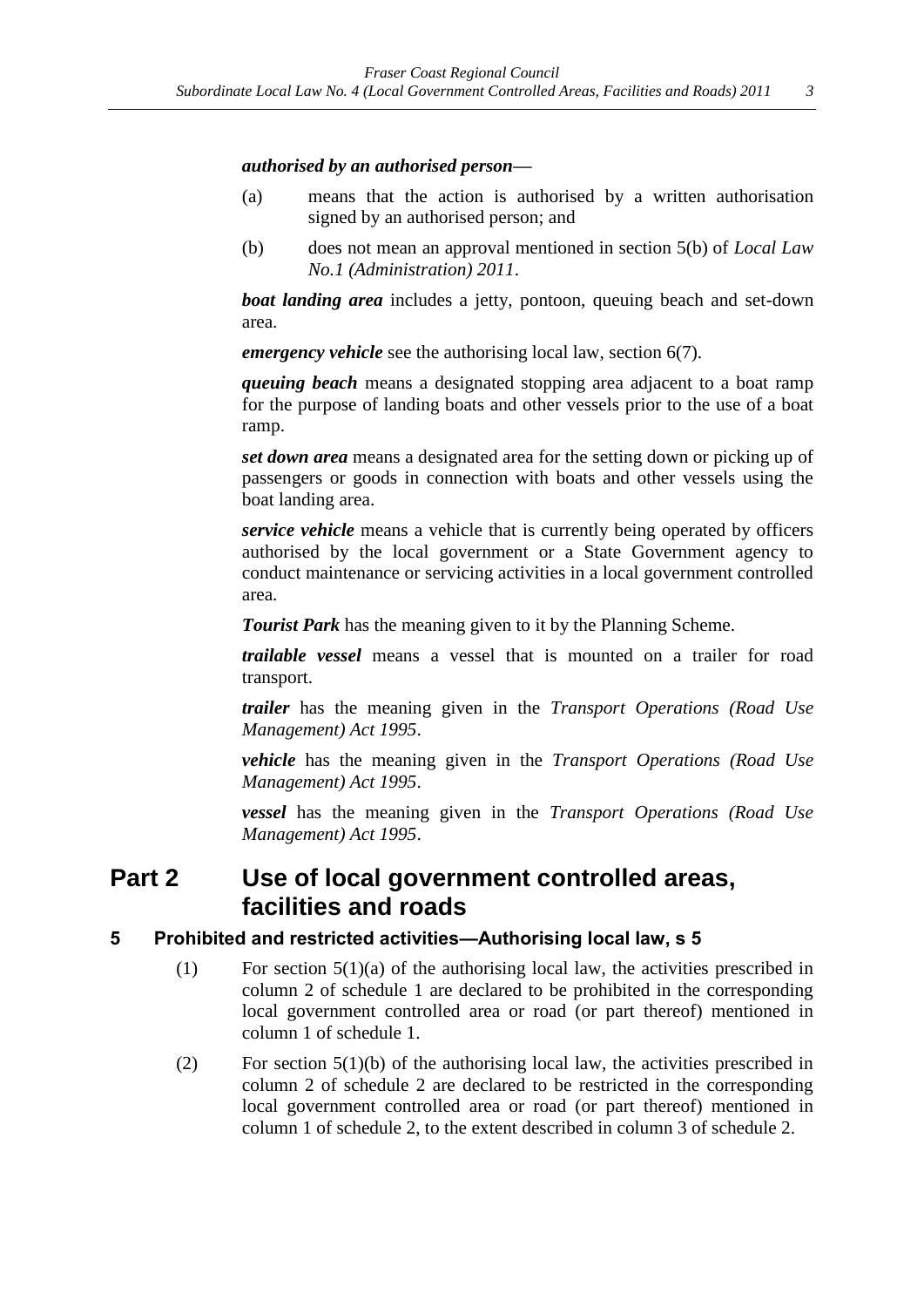- (3) For section 5(4) of the authorising local law, the applicable penalty category for each prohibited activity in column 2 of schedule 1 is prescribed in column 3 of schedule 1.
- (4) For section 5(4) of the authorising local law, the applicable penalty category for each restricted activity in column 2 of schedule 2 is prescribed in column 4 of schedule 2.

#### <span id="page-3-0"></span>**6 Motor vehicle access in local government controlled areas—Authorising local law, s 6(1)(b)**

For section  $6(1)(b)$  of the authorising local law, the areas prescribed in column 1 of schedule 3 are declared to be motor vehicle access areas.

### <span id="page-3-1"></span>**7 Prohibited vehicles—Authorising local law, s 6(3)**

For section 6(3) of the authorising local law, the specific types of motor vehicle prescribed in column 2 of schedule 3 are declared to be prohibited vehicles in the corresponding specified motor vehicle access area in column 1 of schedule 3.

## <span id="page-3-2"></span>**Part 3 Matters affecting roads**

*This part has been intentionally left blank*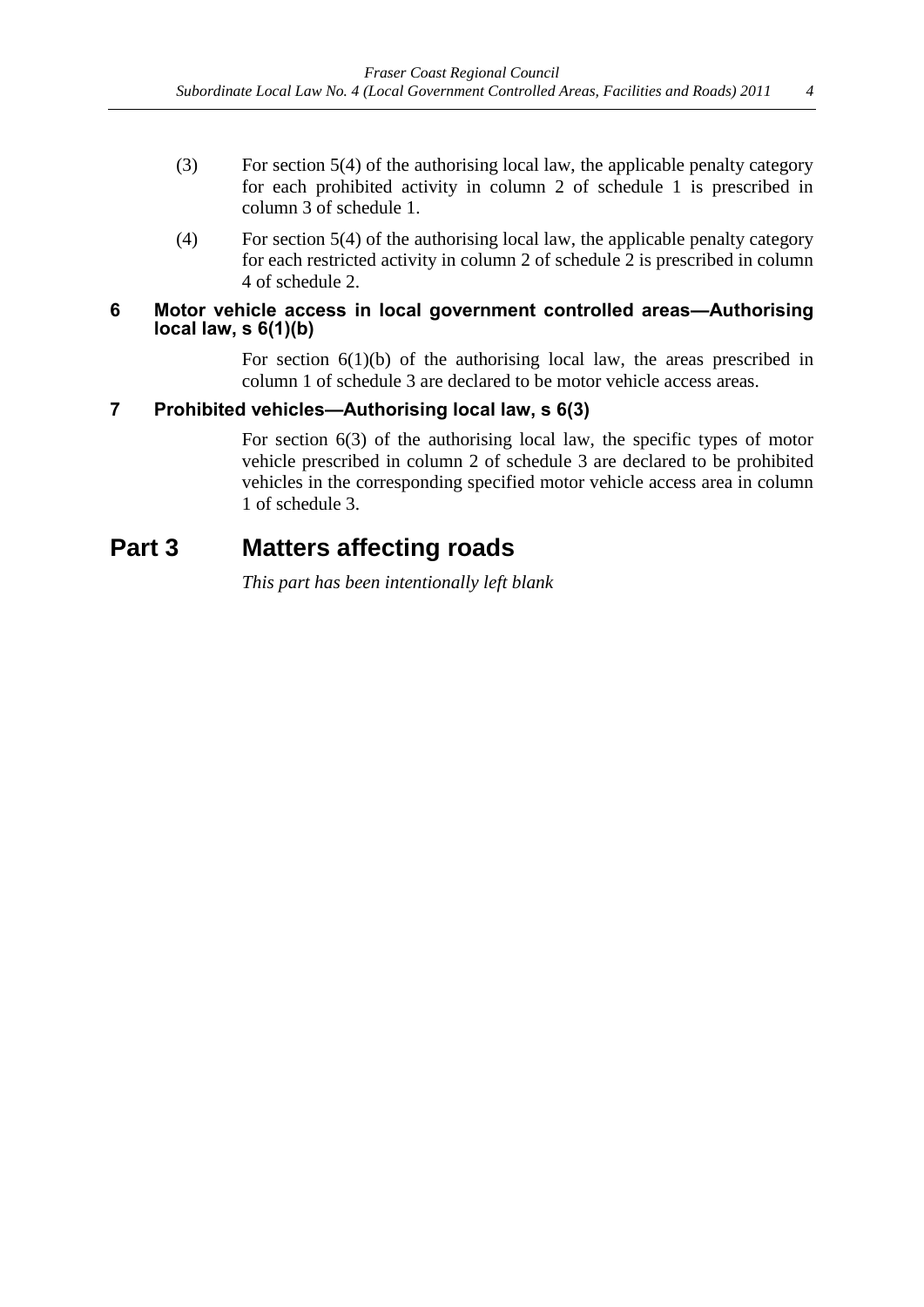# <span id="page-4-0"></span>**Schedule 1 Prohibited activities for local government controlled areas or roads**

section 5

| <b>Column 1</b>                                                                                                    | <b>Column 2</b>                                                                                                                                         | Column 3                   |
|--------------------------------------------------------------------------------------------------------------------|---------------------------------------------------------------------------------------------------------------------------------------------------------|----------------------------|
| Local government controlled<br>area or road                                                                        | <b>Prohibited activity</b>                                                                                                                              | <b>Penalty</b><br>category |
| all local government controlled areas<br>and roads                                                                 | positioning a vehicle, vessel or<br>trailer for the primary purpose of<br>advertising the vehicle, vessel or<br>trailer for sale                        | category 1                 |
|                                                                                                                    | breaking, destroying, damaging,<br>defacing, disfiguring or writing<br>upon any structure or any notice,<br>whether intentionally or<br>unintentionally | category 2                 |
| footpaths on the following roads in-<br>(a) Maryborough—                                                           | riding or using a bicycle, wheeled<br>recreational device or wheeled toy,                                                                               | category 1                 |
| Adelaide Street: both sides, between<br><b>Sussex Street and Alice Street</b>                                      | as defined in the Transport<br><b>Operations</b> (Road Use<br>Management) Act 1995                                                                      |                            |
| Bazaar Street: both sides between<br>٠<br><b>Sussex Street and Alice Street</b>                                    |                                                                                                                                                         |                            |
| Kent Street: both sides between<br>Lennox Street and March Street                                                  |                                                                                                                                                         |                            |
| Ellena Street: both sides between<br>Lennox Street and Richmond Street                                             |                                                                                                                                                         |                            |
| Wharf Street: both sides between<br>٠<br><b>Bazaar Street and March Street</b>                                     |                                                                                                                                                         |                            |
| Lennox Street: eastern side between<br>Kent Street and Alice Street                                                |                                                                                                                                                         |                            |
| (b) Hervey Bay-                                                                                                    |                                                                                                                                                         |                            |
| Main Street: both sides between Boat<br>Harbour Drive and Charles Street                                           |                                                                                                                                                         |                            |
| Torquay Rd: both sides between<br>٠<br>Main Street and Taylor Street                                               |                                                                                                                                                         |                            |
| Hunter Street: both sides between<br>Torquay Road and the southern<br>boundary of Lot 7 RP892985 (12<br>Hunter St) |                                                                                                                                                         |                            |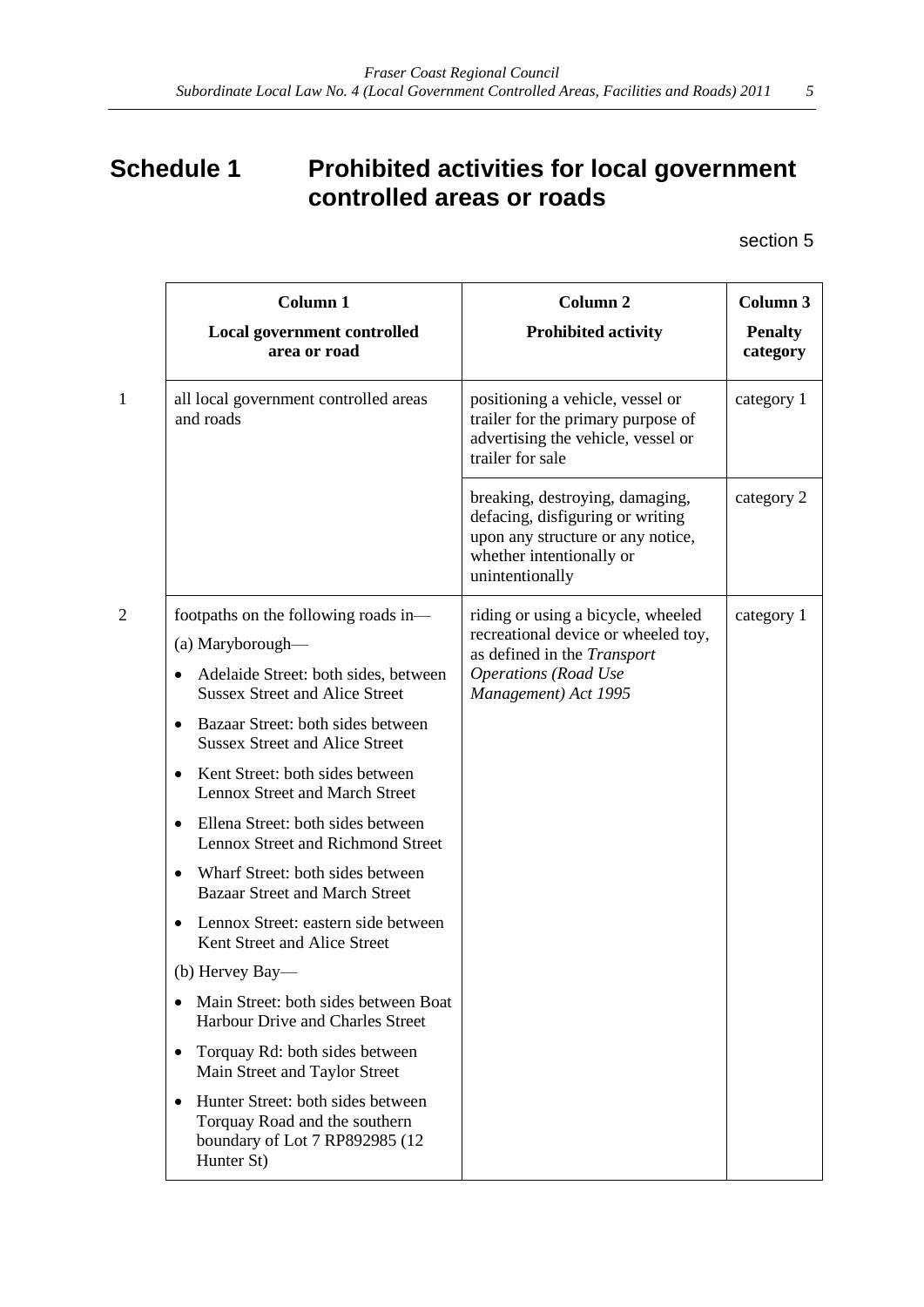|           | <b>Column 1</b><br><b>Local government controlled</b><br>area or road                                                                                                                                                                                                                                                                                                                                                                                                                                                                                                                                                                                                                                                                                                                                                                                                                                                                                                                                                                                                                                                                                                                                                       | Column <sub>2</sub><br><b>Prohibited activity</b> | Column 3<br><b>Penalty</b><br>category |
|-----------|-----------------------------------------------------------------------------------------------------------------------------------------------------------------------------------------------------------------------------------------------------------------------------------------------------------------------------------------------------------------------------------------------------------------------------------------------------------------------------------------------------------------------------------------------------------------------------------------------------------------------------------------------------------------------------------------------------------------------------------------------------------------------------------------------------------------------------------------------------------------------------------------------------------------------------------------------------------------------------------------------------------------------------------------------------------------------------------------------------------------------------------------------------------------------------------------------------------------------------|---------------------------------------------------|----------------------------------------|
|           | Charlton Esplanade: south side<br>between Lot 62 RP35211 (411                                                                                                                                                                                                                                                                                                                                                                                                                                                                                                                                                                                                                                                                                                                                                                                                                                                                                                                                                                                                                                                                                                                                                               |                                                   |                                        |
| ٠         |                                                                                                                                                                                                                                                                                                                                                                                                                                                                                                                                                                                                                                                                                                                                                                                                                                                                                                                                                                                                                                                                                                                                                                                                                             |                                                   |                                        |
|           |                                                                                                                                                                                                                                                                                                                                                                                                                                                                                                                                                                                                                                                                                                                                                                                                                                                                                                                                                                                                                                                                                                                                                                                                                             |                                                   |                                        |
|           |                                                                                                                                                                                                                                                                                                                                                                                                                                                                                                                                                                                                                                                                                                                                                                                                                                                                                                                                                                                                                                                                                                                                                                                                                             |                                                   |                                        |
| $\bullet$ |                                                                                                                                                                                                                                                                                                                                                                                                                                                                                                                                                                                                                                                                                                                                                                                                                                                                                                                                                                                                                                                                                                                                                                                                                             |                                                   |                                        |
| 3         |                                                                                                                                                                                                                                                                                                                                                                                                                                                                                                                                                                                                                                                                                                                                                                                                                                                                                                                                                                                                                                                                                                                                                                                                                             | disturbing or interfering with a                  | category 3                             |
| ٠         | <b>Esplanade) and Fraser Street</b><br>Bideford Street: both sides between<br>Charlton Esplanade and Truro Street<br>Queens Road: both sides between<br>Charlton Esplanade and McKean<br><b>Street</b><br>Pier Street: western side between<br>Charlton Esplanade and King Street<br>Charlton Esplanade: southern side<br>between Pier Street and western<br>boundary of Lot 2 RP841139 (564<br>Esplanade)<br>the following cemeteries—<br>lawfully conducted funeral or<br>Maryborough General Cemetery,<br>commemorative service<br>Walker Street, Maryborough (Lot<br>290 SP170657 south side)<br>distributing or displaying a<br>pamphlet, leaflet, circular or<br>Maryborough Garden of Rest<br>advertisement<br>Cemetery, Walker Street,<br>Maryborough (Lot 290 SP170657<br>the placing of any of the following<br>north side)<br>in either a beam or lawn section of<br>Polson Cemetery, Corser St, Pt.<br>$\bullet$<br>a cemetery— fencing, nameplates,<br>Vernon (Lot 235 PV1602)<br>toys, tributes,<br>tokens,<br>statues,<br>figurines or temporary crosses or<br>Howard Cemetery, Tremlin Drive,<br>other memorials<br>Howard (Lot 69 C8126)<br>Tiaro Cemetery, Bruce Highway,<br>٠<br>Tiaro (Lot 133 MCH3152) |                                                   |                                        |
|           |                                                                                                                                                                                                                                                                                                                                                                                                                                                                                                                                                                                                                                                                                                                                                                                                                                                                                                                                                                                                                                                                                                                                                                                                                             |                                                   | category 1                             |
|           |                                                                                                                                                                                                                                                                                                                                                                                                                                                                                                                                                                                                                                                                                                                                                                                                                                                                                                                                                                                                                                                                                                                                                                                                                             | category 3                                        |                                        |
|           |                                                                                                                                                                                                                                                                                                                                                                                                                                                                                                                                                                                                                                                                                                                                                                                                                                                                                                                                                                                                                                                                                                                                                                                                                             |                                                   |                                        |
|           |                                                                                                                                                                                                                                                                                                                                                                                                                                                                                                                                                                                                                                                                                                                                                                                                                                                                                                                                                                                                                                                                                                                                                                                                                             |                                                   |                                        |
|           |                                                                                                                                                                                                                                                                                                                                                                                                                                                                                                                                                                                                                                                                                                                                                                                                                                                                                                                                                                                                                                                                                                                                                                                                                             |                                                   |                                        |
| $\bullet$ | Munna Creek Cemetery, Munna<br>Creek (Lot 30 LX204)                                                                                                                                                                                                                                                                                                                                                                                                                                                                                                                                                                                                                                                                                                                                                                                                                                                                                                                                                                                                                                                                                                                                                                         |                                                   |                                        |
| ٠         | Deborah Cemetery, Deborah Road<br>(Lot 234 C8214)                                                                                                                                                                                                                                                                                                                                                                                                                                                                                                                                                                                                                                                                                                                                                                                                                                                                                                                                                                                                                                                                                                                                                                           |                                                   |                                        |
| RP35327)  | Aalborg Cemetery, Nikenbah (Lot 2)                                                                                                                                                                                                                                                                                                                                                                                                                                                                                                                                                                                                                                                                                                                                                                                                                                                                                                                                                                                                                                                                                                                                                                                          |                                                   |                                        |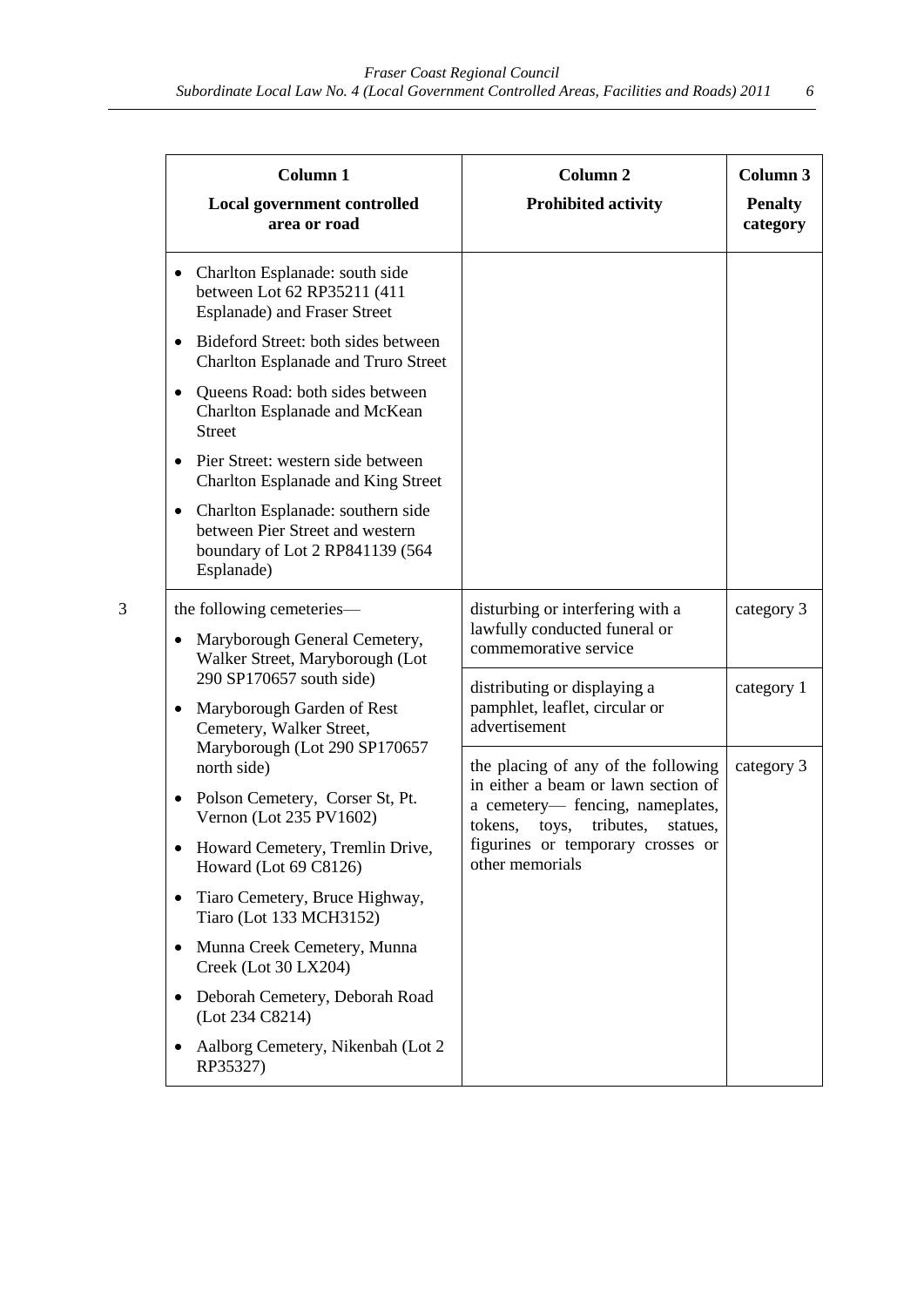|                          | <b>Column 1</b>                                                                                                                                                               | Column <sub>2</sub>                                                                                                                                                                                                | Column 3                   |
|--------------------------|-------------------------------------------------------------------------------------------------------------------------------------------------------------------------------|--------------------------------------------------------------------------------------------------------------------------------------------------------------------------------------------------------------------|----------------------------|
|                          | <b>Local government controlled</b><br>area or road                                                                                                                            | <b>Prohibited activity</b>                                                                                                                                                                                         | <b>Penalty</b><br>category |
| $\overline{\mathcal{A}}$ | all parks and reserves<br><i>Examples</i> —Parks, swimming pool<br>reserves, showground reserves,<br>cemetery reserves, Tourist Parks                                         | failing to comply with an authorised<br>person's direction to remove an<br>object that, in the opinion of the<br>authorised person, may endanger<br>the safety of others or cause<br>damage to the park or reserve | category 1                 |
|                          |                                                                                                                                                                               | failing to comply with an authorised<br>person's direction to cease an<br>activity that, in the opinion of the<br>authorised person, is likely to<br>injure, endanger or unduly obstruct<br>another person         | category 1                 |
|                          |                                                                                                                                                                               | acting in a manner that may cause<br>offence or negatively affect the<br>enjoyment of the park or reserve by<br>other persons                                                                                      | category 1                 |
|                          |                                                                                                                                                                               | failing to comply with an authorised<br>person's direction to stop or reduce<br>the volume of noise emanating from<br>the playing of a musical device<br>including a radio, stereo or musical<br>instrument.       | category 1                 |
| 5                        | any reserve used for the conveyance or<br>storage of storm water                                                                                                              | planting, cultivating or introducing<br>any aquatic plant species                                                                                                                                                  | category 2                 |
| 6                        | the following parks and reserves-<br>Arkarra Lagoons and Wetlands,<br>Dundowran<br>Hervey Bay Botanic Gardens<br>٠<br>Anzac Park, Maryborough<br>Cheelii Lagoon, Burrum Heads | swimming and fishing                                                                                                                                                                                               | category 1                 |
| 7                        | the following aerodromes—<br>Hervey Bay Airport                                                                                                                               | entering any part of the aerodrome<br>that has been closed to access by an<br>authorised person                                                                                                                    | category 2                 |
|                          | Maryborough Airport<br>Orchid Beach Airstrip                                                                                                                                  | failing to obey a lawful direction of<br>an authorised person about a matter<br>to which the authorising local law<br>or this subordinate local law applies                                                        | category 1                 |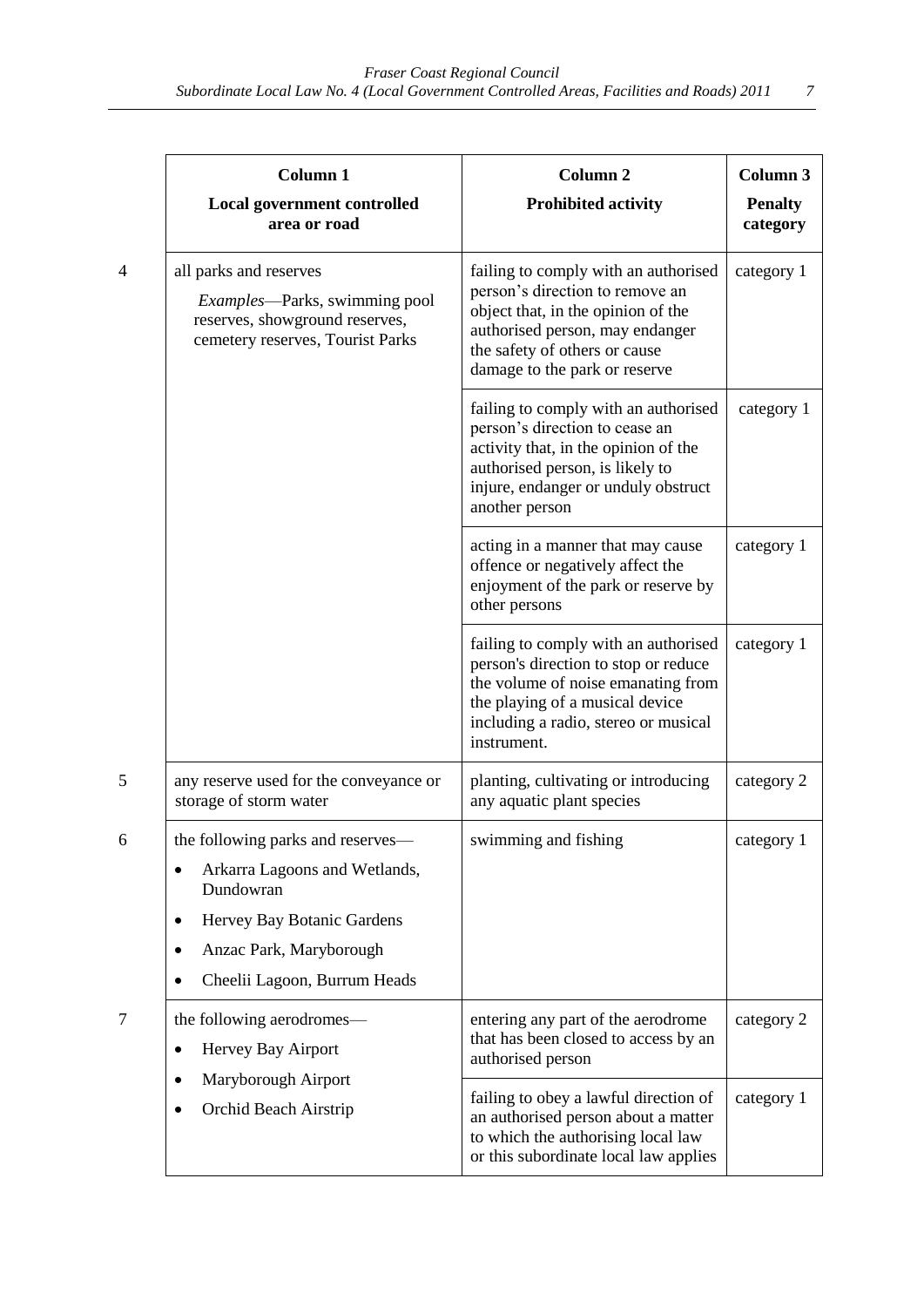| <b>Column 1</b><br><b>Local government controlled</b><br>area or road                                                              | <b>Column 2</b><br><b>Prohibited activity</b>                                                                                                                                                                                                          | Column 3<br><b>Penalty</b><br>category |
|------------------------------------------------------------------------------------------------------------------------------------|--------------------------------------------------------------------------------------------------------------------------------------------------------------------------------------------------------------------------------------------------------|----------------------------------------|
|                                                                                                                                    | engaging in conduct that—<br>could cause annoyance,<br>(a)<br>disturbance or offence to<br>others; or<br>could obstruct or<br>(b)<br>unreasonably interfere with<br>the rights of use of other; or<br>creates a risk to the safety of<br>(c)<br>others | category 1                             |
|                                                                                                                                    | using any of the facilities other than<br>for the purpose and in the manner<br>for which they were constructed or<br>provided                                                                                                                          | category 1                             |
|                                                                                                                                    | entering or remaining on the<br>aerodrome when under, or in the<br>reasonable opinion of an authorised<br>person apparently under, the<br>influence of alcohol or an illegal<br>drug                                                                   | category 1                             |
|                                                                                                                                    | depositing any rubbish other than in<br>a receptacle provided for depositing<br>rubbish                                                                                                                                                                | category 1                             |
|                                                                                                                                    | smoking within the taxi rank area<br>which comprises the whole of the<br>concourse (full frontal of terminal<br>building)                                                                                                                              | Category 1                             |
| the following Tourist Parks-<br>8<br><b>Burrum Heads Beachfront Tourist</b><br>$\bullet$<br>Park<br>Pialba Beachfront Tourist Park | lighting or maintaining an open fire<br>sale of goods and services by<br>itinerant traders and vendors                                                                                                                                                 | category 1                             |
| <b>Scarness Beachfront Tourist Park</b><br><b>Torquay Beachfront Tourist Park</b>                                                  | parking vehicles in a Tourist Park<br>where the owner/driver of the<br>vehicle is not a registered resident<br>at the Tourist Park or a bona fide<br>visitor of a resident                                                                             |                                        |
| 9<br>all piers                                                                                                                     | stopping a vehicle at the shore end<br>of the pier so as to obstruct or                                                                                                                                                                                | category 1                             |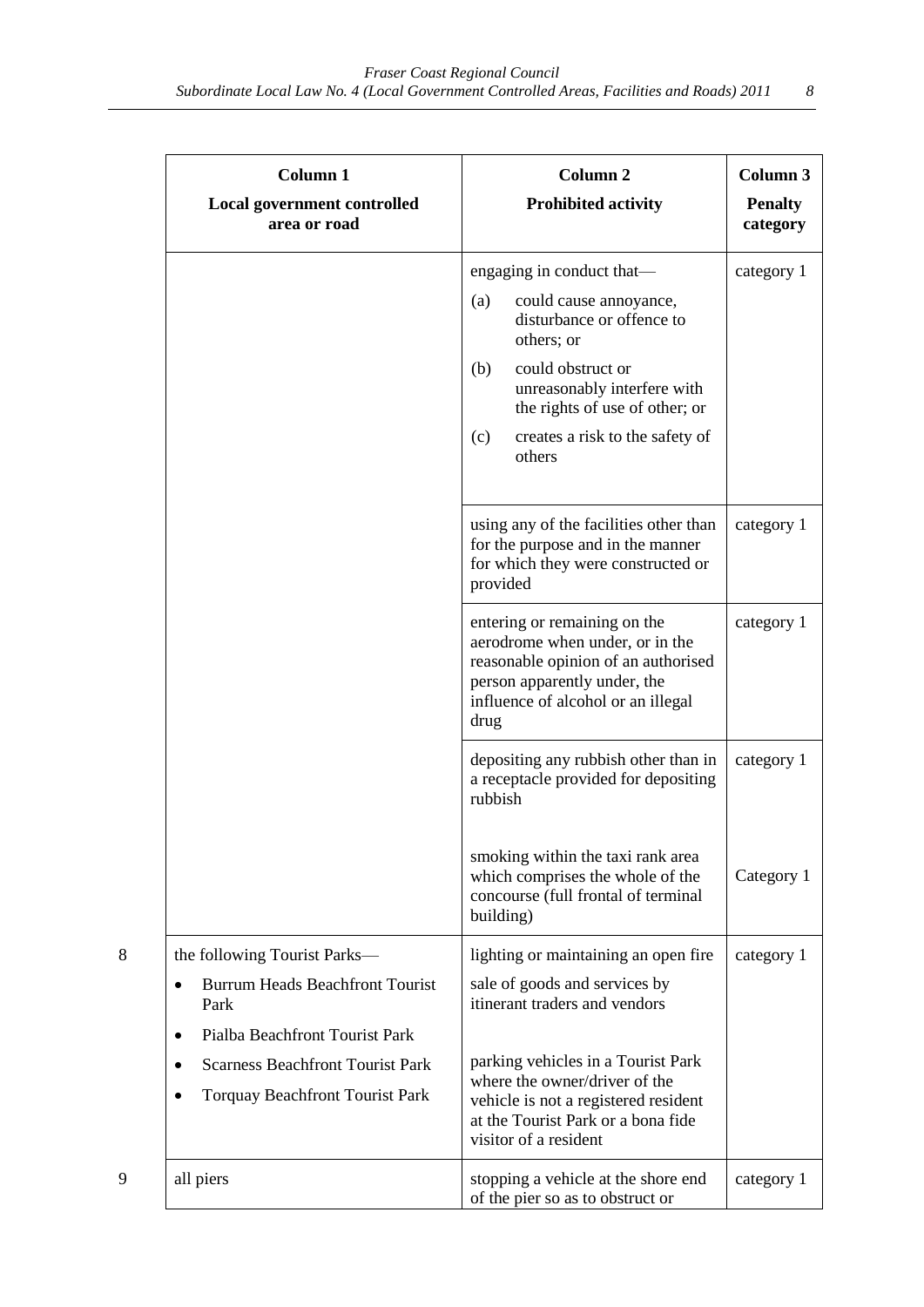|    | <b>Column 1</b>                                    | Column <sub>2</sub>                                                                                                                                                                                                                           | Column 3                   |
|----|----------------------------------------------------|-----------------------------------------------------------------------------------------------------------------------------------------------------------------------------------------------------------------------------------------------|----------------------------|
|    | <b>Local government controlled</b><br>area or road | <b>Prohibited activity</b>                                                                                                                                                                                                                    | <b>Penalty</b><br>category |
|    |                                                    | interfere with, or be likely to<br>obstruct or interfere with, access to<br>or egress from the pier                                                                                                                                           |                            |
|    |                                                    | riding a bicycle, wheeled<br>recreational device or wheeled toy,<br>as defined in the Transport<br><b>Operations</b> (Road Use<br>Management) Act 1995                                                                                        | category 1                 |
|    |                                                    | placing any item, whether<br>temporary or otherwise, in such a<br>manner as to obstruct or impede or<br>threaten the safety of any authorised<br>vehicular or pedestrian traffic<br>accessing or using the pier                               | category 1                 |
|    |                                                    | fishing in such a manner as to<br>obstruct or impede authorised<br>vehicular or pedestrian traffic<br>accessing or using the pier                                                                                                             | category 1                 |
|    |                                                    | diving, jumping or causing any<br>person or object to fall or be<br>projected into waters surrounding<br>the pier                                                                                                                             | category 1                 |
| 10 | all boat ramps                                     | stopping any vehicle at the shore<br>end of any boat ramp so as to<br>obstruct or interfere with or be<br>likely to obstruct or interfere with<br>access or egress from the boat ramp<br>by persons using or desiring to use<br>the boat ramp | category 2                 |
|    |                                                    | obstructing or impeding the use of<br>the boat ramp by others                                                                                                                                                                                 | category 2                 |
|    |                                                    | gutting, cleaning or washing fish,<br>except at locations specifically set<br>aside for this activity                                                                                                                                         | category 2                 |
|    |                                                    | fishing and netting                                                                                                                                                                                                                           | category 2                 |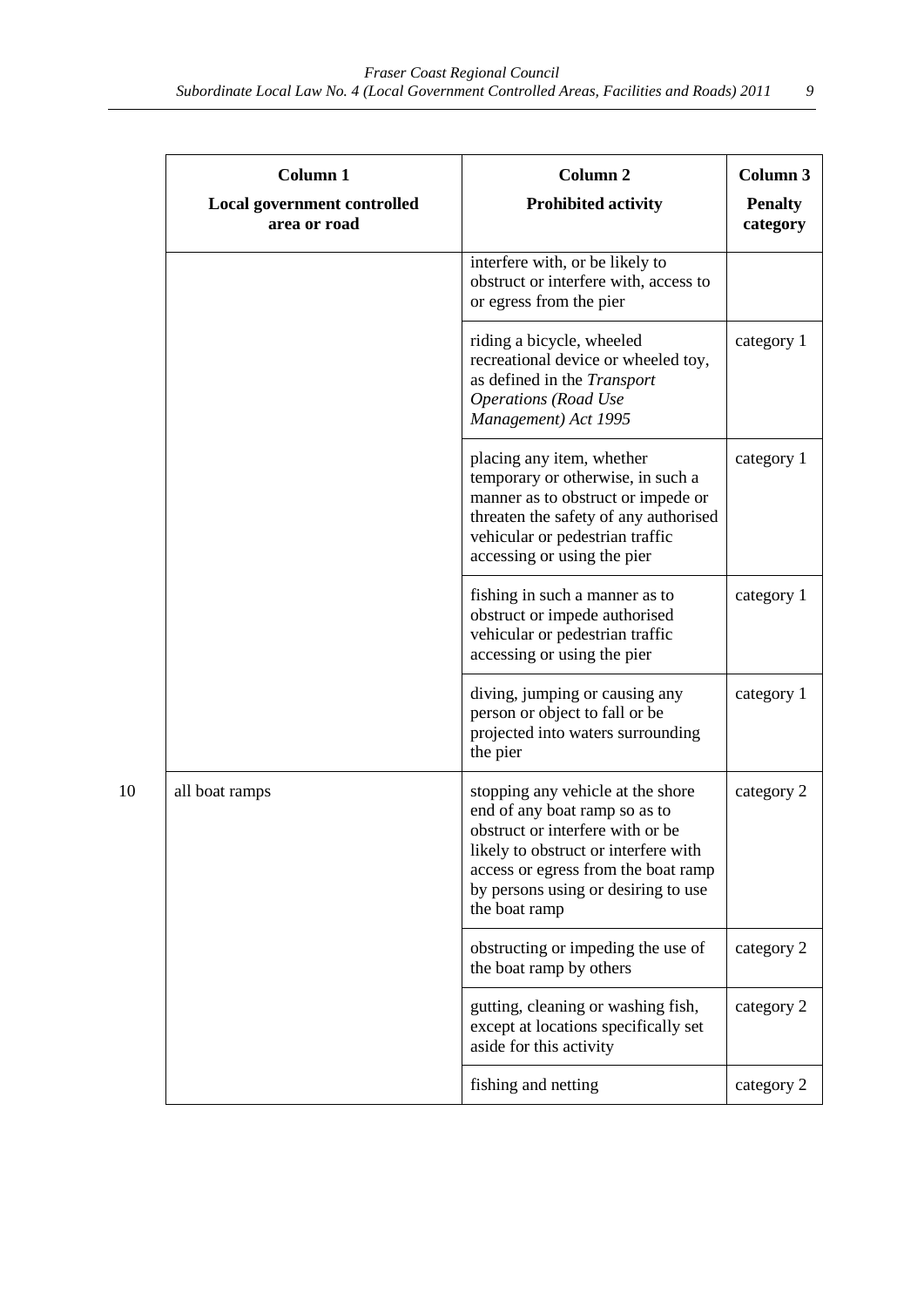|    | Column 1                                                                                                                              | Column <sub>2</sub>                                                                                                                                                                                             | Column 3                   |
|----|---------------------------------------------------------------------------------------------------------------------------------------|-----------------------------------------------------------------------------------------------------------------------------------------------------------------------------------------------------------------|----------------------------|
|    | <b>Local government controlled</b><br>area or road                                                                                    | <b>Prohibited activity</b>                                                                                                                                                                                      | <b>Penalty</b><br>category |
| 11 | all boat landing areas (including<br>pontoons and queuing beaches)                                                                    | stopping a vehicle at the shore end<br>of the boat landing area so as to<br>obstruct or interfere with, or be<br>likely to obstruct or interfere with,<br>access to or egress from the area by<br>other persons | category 2                 |
|    |                                                                                                                                       | Fishing in such a manner as to<br>obstruct or impede vessels,<br>vehicles, or aquatic equipment<br>utilising the boat landing area<br>pontoons.                                                                 | category 1                 |
| 12 | all barge landings                                                                                                                    | stopping a vehicle at the shore end<br>of the barge landing so as to<br>obstruct or interfere with, or be<br>likely to obstruct or interfere with,<br>access to or egress from the landing<br>by other persons  | category 2                 |
| 13 | all bridges and culverts                                                                                                              | diving, jumping or causing any<br>person or object to fall or be<br>projected into waters surrounding<br>the bridge or culvert                                                                                  | category 1                 |
|    |                                                                                                                                       | entering a culvert for any purpose                                                                                                                                                                              | category 1                 |
| 14 | the following swimming pool<br>facilities—                                                                                            | bringing glass objects into the<br>facility                                                                                                                                                                     | category 1                 |
|    | Hervey Bay Aquatic Centre<br>$\bullet$<br>Maryborough Aquatic Centre<br>$\bullet$<br><b>WetSide Water Education Park</b><br>$\bullet$ | in the case of a child under the age<br>of 10 years for whom the person is<br>a parent or guardian-leaving the<br>child at the pool facility<br>unaccompanied by a person over<br>the age of 16 years           | category 1                 |
| 15 | Maryborough Showgrounds and<br><b>Equestrian Park</b>                                                                                 | knowingly introducing a<br>communicable sickness or diseased<br>animal onto the site                                                                                                                            | category 1                 |
|    |                                                                                                                                       | lighting or maintaining a fire that is<br>not in a designated fire place<br>provided by the local government                                                                                                    | category 1                 |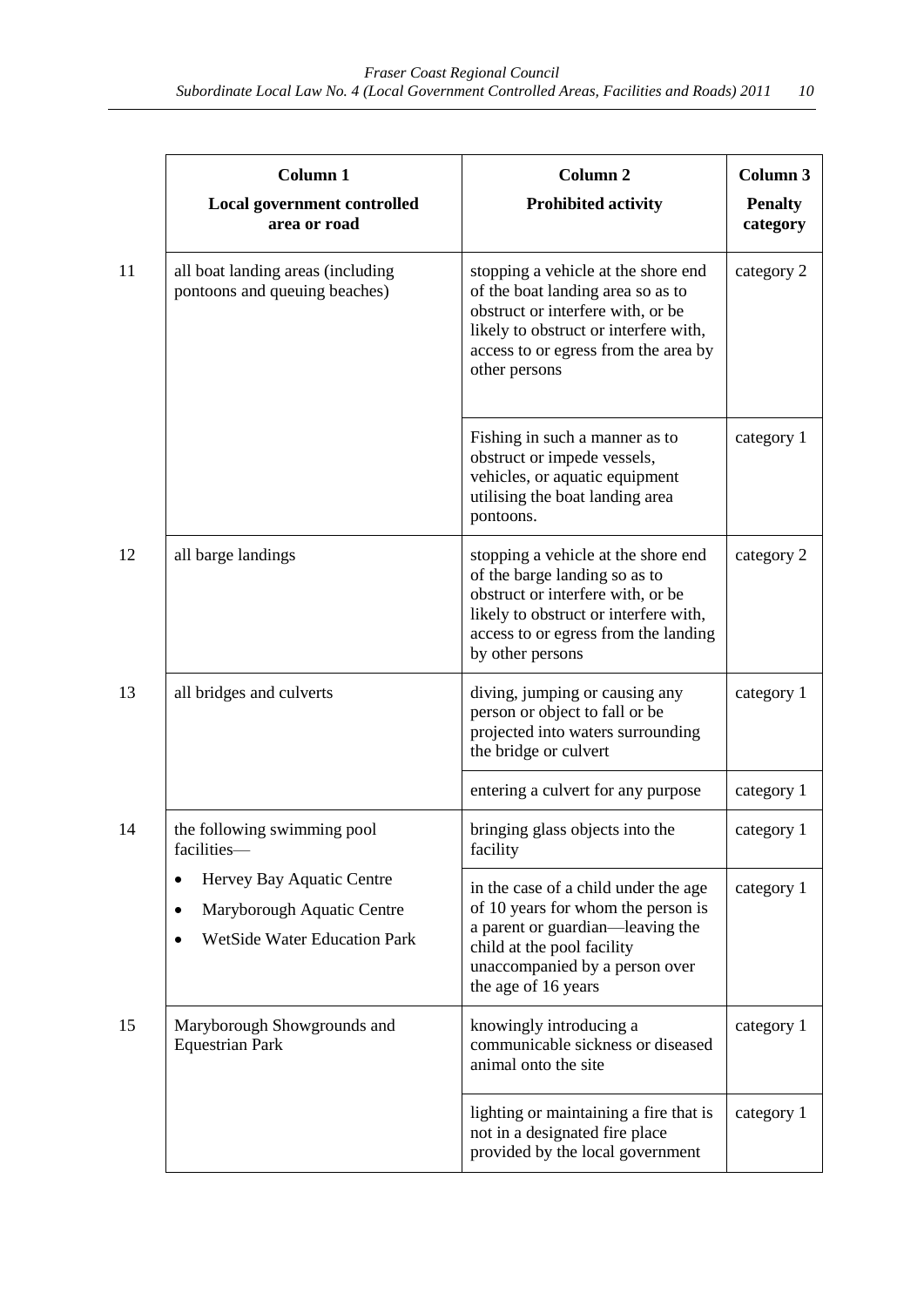| Column 1<br>Local government controlled<br>area or road | Column <sub>2</sub><br><b>Prohibited activity</b>                                                                                                                                                      | Column 3<br><b>Penalty</b><br>category |
|---------------------------------------------------------|--------------------------------------------------------------------------------------------------------------------------------------------------------------------------------------------------------|----------------------------------------|
| All footpaths                                           | riding, driving or using a personal<br>mobility device as that term is<br>defined in the <i>Transport Operations</i><br>(Road Use Management - Vehicle<br>Registration) Regulation 2010,<br>Schedule 8 | category 1                             |

 $16$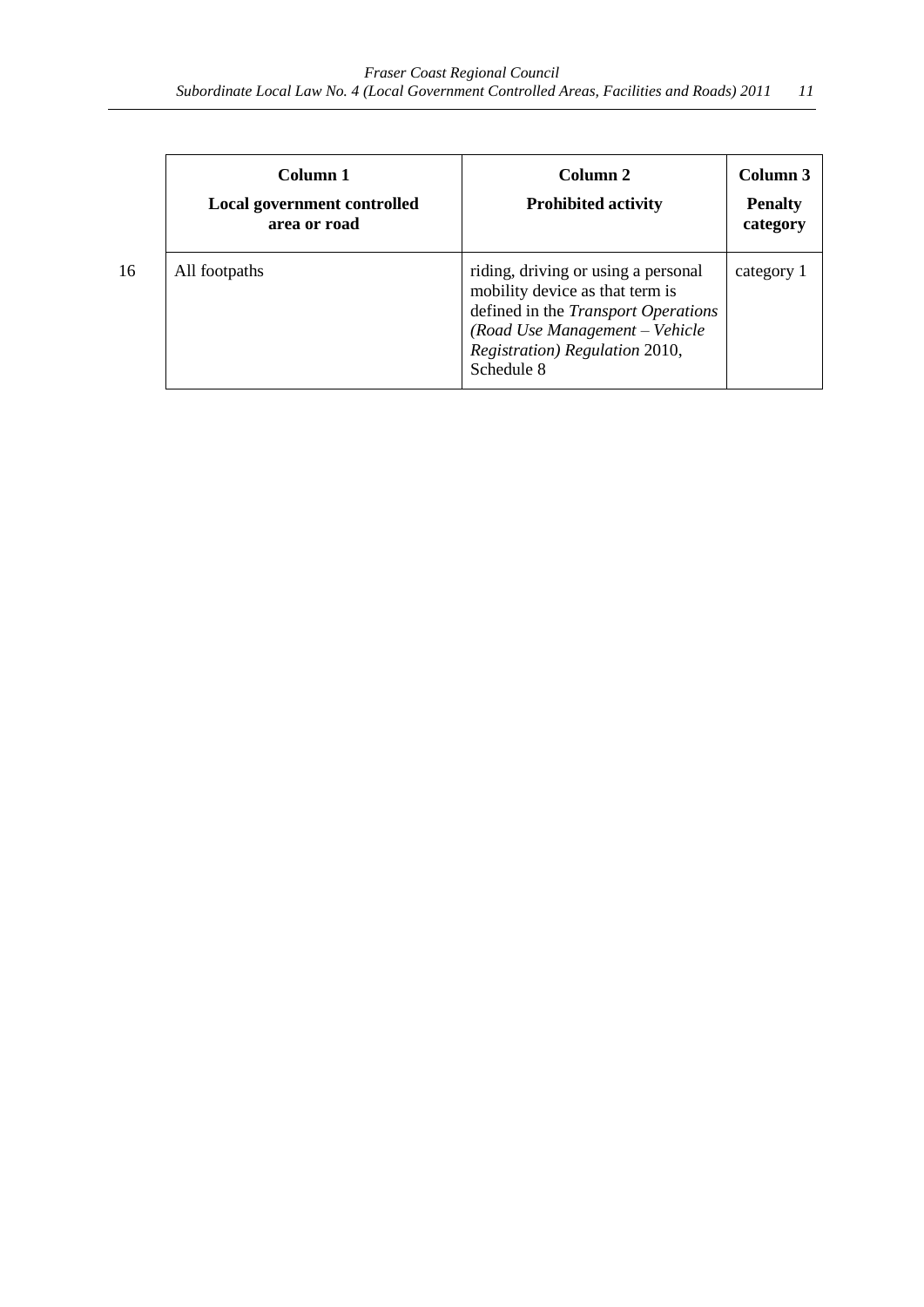# <span id="page-11-0"></span>**Schedule 2 Restricted activities for local government controlled areas or roads**

section 5

| Column 1                                              | <b>Column 2</b>                                                                                                                        | <b>Column 3</b>                                                                                                            | Column 4                   |
|-------------------------------------------------------|----------------------------------------------------------------------------------------------------------------------------------------|----------------------------------------------------------------------------------------------------------------------------|----------------------------|
| <b>Local government</b><br>controlled area or<br>road | <b>Restricted activity</b>                                                                                                             | <b>Extent of restriction</b>                                                                                               | <b>Penalty</b><br>category |
| all local government<br>controlled areas and<br>roads | alteration or<br>improvement<br>including planting or<br>removal of, damage to<br>or interfering with<br>vegetation                    | permitted only if the person has<br>approval under Local Law No. 1<br>(Administration) 2011                                | category 1                 |
|                                                       | causing an offensive<br>liquid, sediment or<br>substance to be<br>discharged onto the<br>area or road                                  | permitted only where authorised<br>by an authorised person                                                                 | category 3                 |
|                                                       | driving, riding, or<br>wheeling any goods,<br>vehicle, vessel or other<br>thing in, on or across a<br>water channel, gutter<br>or kerb | permitted only at a formed<br>crossing constructed for the<br>purpose of obtaining access to<br>any land abutting the road | category 1                 |
|                                                       | camping or sleeping<br>overnight                                                                                                       | permitted only-                                                                                                            | category 1                 |
|                                                       |                                                                                                                                        | (a) in a Tourist Park which has<br>all requisite development<br>approvals;                                                 |                            |
|                                                       |                                                                                                                                        | (b) where a sign indicates that<br>camping or sleeping<br>overnight is allowed; or                                         |                            |
|                                                       |                                                                                                                                        | (c) where the place is located<br>on the Queensland Heritage<br>Trails Network; or                                         |                            |
|                                                       |                                                                                                                                        | (d) where authorised by an<br>authorised person                                                                            |                            |
|                                                       | lighting or maintaining<br>a fire                                                                                                      | permitted only where the fire<br>$is-$                                                                                     | category 1                 |
|                                                       |                                                                                                                                        | (a) associated with a public<br>safety or environmental<br>objective; or                                                   |                            |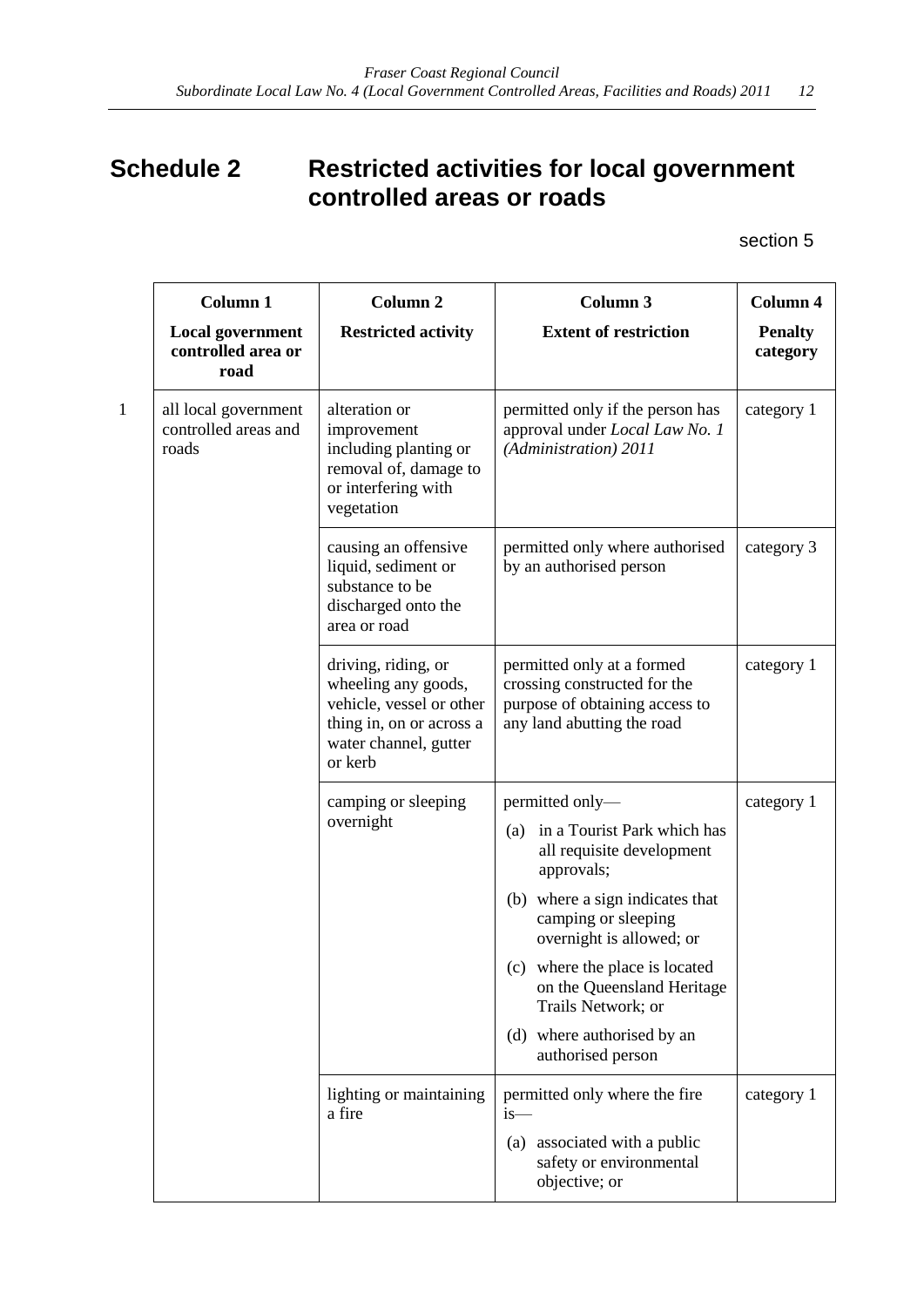|                | Column 1<br><b>Local government</b><br>controlled area or<br>road | Column <sub>2</sub><br><b>Restricted activity</b>                                                                  | Column 3<br><b>Extent of restriction</b>                                                                                                                       | Column 4<br><b>Penalty</b><br>category |
|----------------|-------------------------------------------------------------------|--------------------------------------------------------------------------------------------------------------------|----------------------------------------------------------------------------------------------------------------------------------------------------------------|----------------------------------------|
|                |                                                                   |                                                                                                                    | (b) in a designated fire place<br>provided by the local<br>government; or                                                                                      |                                        |
|                |                                                                   |                                                                                                                    | (c) authorised under the Fire<br>and Rescue Service Act<br>1990; or                                                                                            |                                        |
|                |                                                                   |                                                                                                                    | (d) authorised by an authorised<br>person; or                                                                                                                  |                                        |
|                |                                                                   |                                                                                                                    | (e) authorised under a<br>condition of an approval<br>granted under Local Law<br>No. 1 (Administration)<br>2011                                                |                                        |
|                |                                                                   | posting a bill or flyer<br>on any fixture                                                                          | permitted only where—<br>on a notice board or other<br>(a)<br>place set aside for the<br>purpose; or                                                           | category 1                             |
|                |                                                                   |                                                                                                                    | (b)<br>authorised by an<br>authorised person in<br>writing                                                                                                     |                                        |
| $\overline{c}$ | all local government<br>controlled areas and<br>roads             | the positioning of a<br>vehicle, vessel or<br>trailer for the primary<br>purpose of advertising                    | permitted only where—<br>authorised under a<br>(a)<br>condition of an approval<br>granted under Local Law<br>No. 1 (Administration)<br>2011; or                | category 1                             |
|                |                                                                   |                                                                                                                    | authorised by an<br>(b)<br>authorised person in<br>writing                                                                                                     |                                        |
|                |                                                                   | Washing, cleansing,<br>painting, repairing,<br>altering or maintaining<br>a vehicle, vessel,<br>aquatic equipment, | permitted only where—<br>(a) the vehicle is temporarily<br>disabled with a minor fault;<br>and                                                                 | category 2                             |
|                |                                                                   | caravan, trailer or<br>campervan.                                                                                  | (b) the driver of the vehicle<br>stops for no longer than<br>necessary for performing<br>maintenance work to allow<br>the vehicle to be moved<br>from the road |                                        |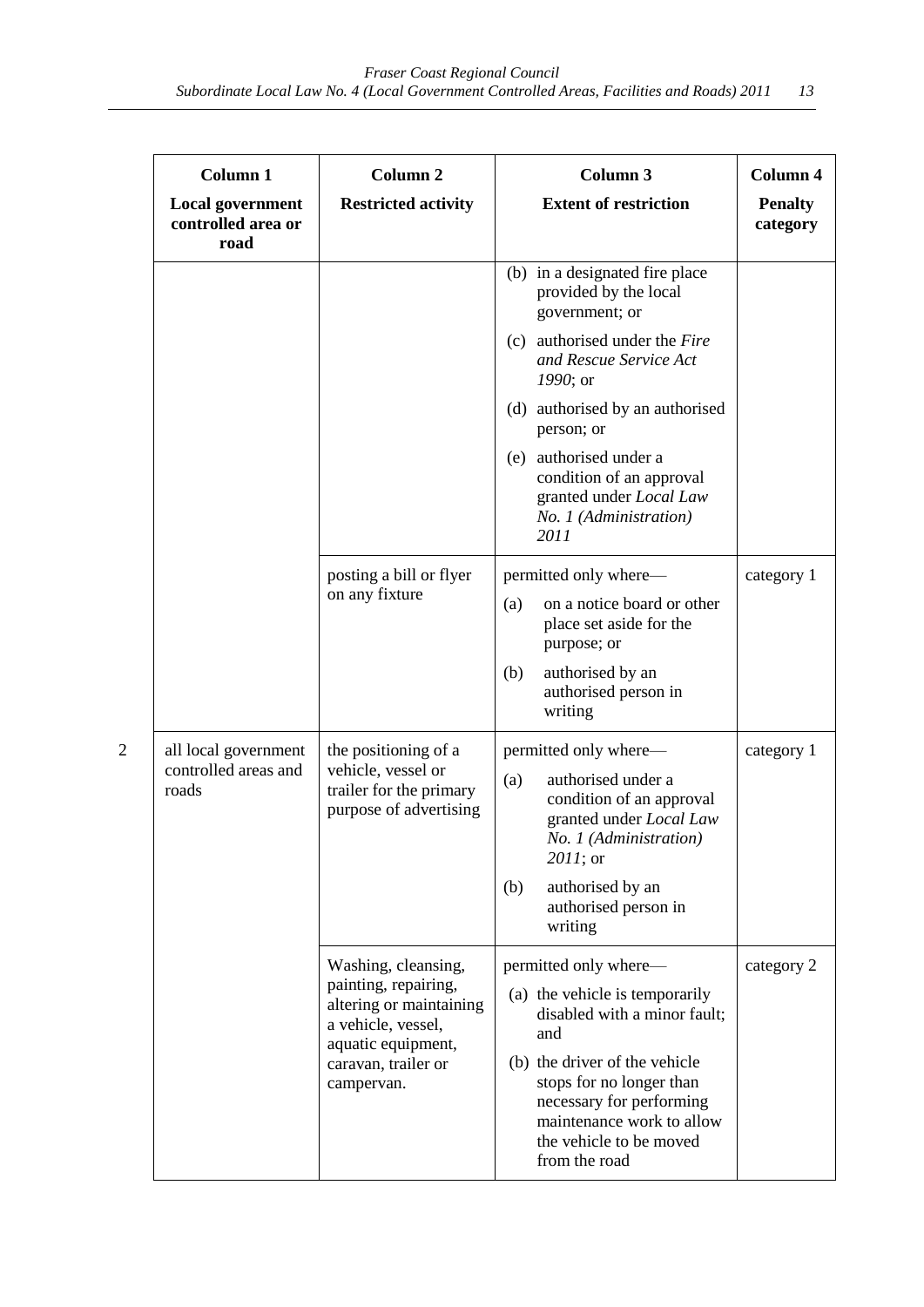| Column 1                                                                                                                                                                                                                                                                         | Column <sub>2</sub>                                                                                                                                                                                                                             | Column 3                                                                                                                                                                                                                                                                                                                                                                                                  | Column 4                   |
|----------------------------------------------------------------------------------------------------------------------------------------------------------------------------------------------------------------------------------------------------------------------------------|-------------------------------------------------------------------------------------------------------------------------------------------------------------------------------------------------------------------------------------------------|-----------------------------------------------------------------------------------------------------------------------------------------------------------------------------------------------------------------------------------------------------------------------------------------------------------------------------------------------------------------------------------------------------------|----------------------------|
| <b>Local government</b><br>controlled area or<br>road                                                                                                                                                                                                                            | <b>Restricted activity</b>                                                                                                                                                                                                                      | <b>Extent of restriction</b>                                                                                                                                                                                                                                                                                                                                                                              | <b>Penalty</b><br>category |
| All water bodies,<br>lakes, waterways and<br>reserves used for the<br>conveyance or<br>storage of water                                                                                                                                                                          | using a cast net, gill<br>net, trap or similar<br>type of apparatus for<br>the purpose of<br>catching aquatic life                                                                                                                              | permitted only where the<br>activity-<br>(a) involves study or research<br>relating to the ecosystem;<br>and<br>(b) is authorised by an<br>authorised person                                                                                                                                                                                                                                              | category 1                 |
|                                                                                                                                                                                                                                                                                  | using aquatic<br>equipment                                                                                                                                                                                                                      | permitted only where—<br>a sign indicates that use of<br>(a)<br>the equipment is allowed;<br><sub>or</sub><br>authorised by an authorised<br>(b)<br>person                                                                                                                                                                                                                                                | category 1                 |
|                                                                                                                                                                                                                                                                                  | placing an object that<br>obstructs or is likely to<br>obstruct the natural<br>flow of water                                                                                                                                                    | permitted only where authorised<br>by an authorised person                                                                                                                                                                                                                                                                                                                                                | category 2                 |
|                                                                                                                                                                                                                                                                                  | extraction of water                                                                                                                                                                                                                             | permitted only where authorised<br>by a permit                                                                                                                                                                                                                                                                                                                                                            | category 1                 |
| the following<br>cemeteries-<br>Maryborough<br>General<br>Cemetery, Walker<br>Street,<br>Maryborough<br>(Lot 290)<br>SP170657 south<br>side)<br>Maryborough<br>$\bullet$<br>Garden of Rest<br>Cemetery, Walker<br>Street,<br>Maryborough<br>(Lot 290)<br>SP170657 north<br>side) | Construction,<br>installation, moving,<br>damaging, disturbing<br>or interfering with—<br>(a) a memorial,<br>monument,<br>plaque, epitaph or<br>inscription; or<br>(b) any flowers or<br>tokens placed on<br>or adjacent to a<br>grave or niche | permitted only where —<br>(a) authorised by an authorised<br>person; or<br>(b) where the construction,<br>installation, moving,<br>damaging, disturbing or<br>interference-<br>is carried out by a<br>(i)<br>member of the family<br>of the deceased<br>person or a person<br>who has a proper<br>interest in the<br>maintenance of a<br>memorial to the<br>deceased person; and<br>(ii) consists only of | category 3                 |
| Polson Cemetery,<br>Corser St, Pt.                                                                                                                                                                                                                                               |                                                                                                                                                                                                                                                 | weeding around the<br>memorial or carrying<br>out maintenance and                                                                                                                                                                                                                                                                                                                                         |                            |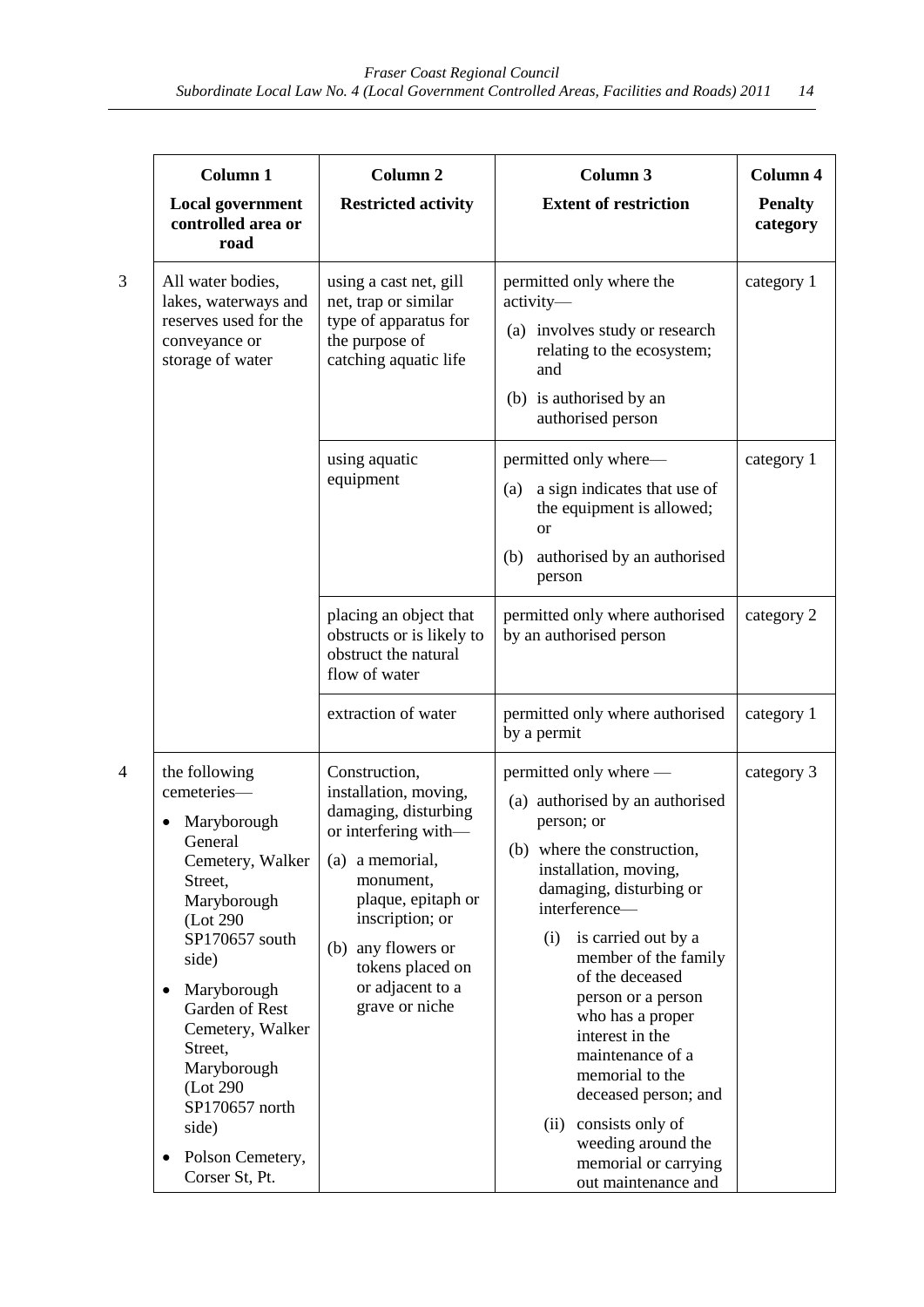| Column 1                                                                                     | Column <sub>2</sub>                                                                                                                                                   | Column 3                                                                                                                                                                                                         | Column 4                   |
|----------------------------------------------------------------------------------------------|-----------------------------------------------------------------------------------------------------------------------------------------------------------------------|------------------------------------------------------------------------------------------------------------------------------------------------------------------------------------------------------------------|----------------------------|
| <b>Local government</b><br>controlled area or<br>road                                        | <b>Restricted activity</b>                                                                                                                                            | <b>Extent of restriction</b>                                                                                                                                                                                     | <b>Penalty</b><br>category |
| Vernon (Lot 235<br>V1602<br>Howard<br>Cemetery,<br>Tremlin Drive,<br>Howard (Lot 69<br>C8126 |                                                                                                                                                                       | repair in accordance<br>with the local<br>government's current<br>standards and<br>conditions for the<br>installation or<br>construction of<br>memorials.                                                        |                            |
| Tiaro Cemetery,<br>Bruce Highway,<br>Tiaro (Lot 133                                          | digging or preparing a<br>grave                                                                                                                                       | permitted only where authorised<br>by an authorised person                                                                                                                                                       | category 3                 |
| MCH3152)<br>Munna Creek<br>Cemetery, Munna<br>Creek (Lot 30<br>LX204<br>Deborah              | bringing an animal<br>into the cemetery area                                                                                                                          | permitted only-<br>(a) for the purposes of a<br>funeral; or<br>(b) where authorised by an<br>authorised person                                                                                                   | category 1                 |
| Cemetery,<br>Deborah Road<br>(Lot 234 C8214)<br>Aalborg<br>٠                                 | discharging a firearm                                                                                                                                                 | permitted only at a military,<br>police or other recognised type<br>of funeral service ordinarily<br>involving such                                                                                              | category 3                 |
| Cemetery,<br>Nikenbah (Lot 2<br>RP35327)                                                     | placing vases, bottles<br>or containers for the<br>holding of flowers,<br>other than those which<br>are installed as part of<br>the monument and<br>fixed permanently | permitted only-<br>in the beam and lawn<br>(a)<br>section of the cemetery;<br>and<br>(b) where the memorial vases<br>are provided or are installed<br>in accordance with the<br>instructions of an<br>authorised | category 1                 |
|                                                                                              | the planting of trees,<br>shrubs, roses or any<br>other plants                                                                                                        | permitted only-<br>in the beam and lawn<br>(a)<br>section of the cemetery;<br>and<br>where the plants are<br>(b)<br>provided and placed where<br>nominated by an authorised<br>person                            | category 3                 |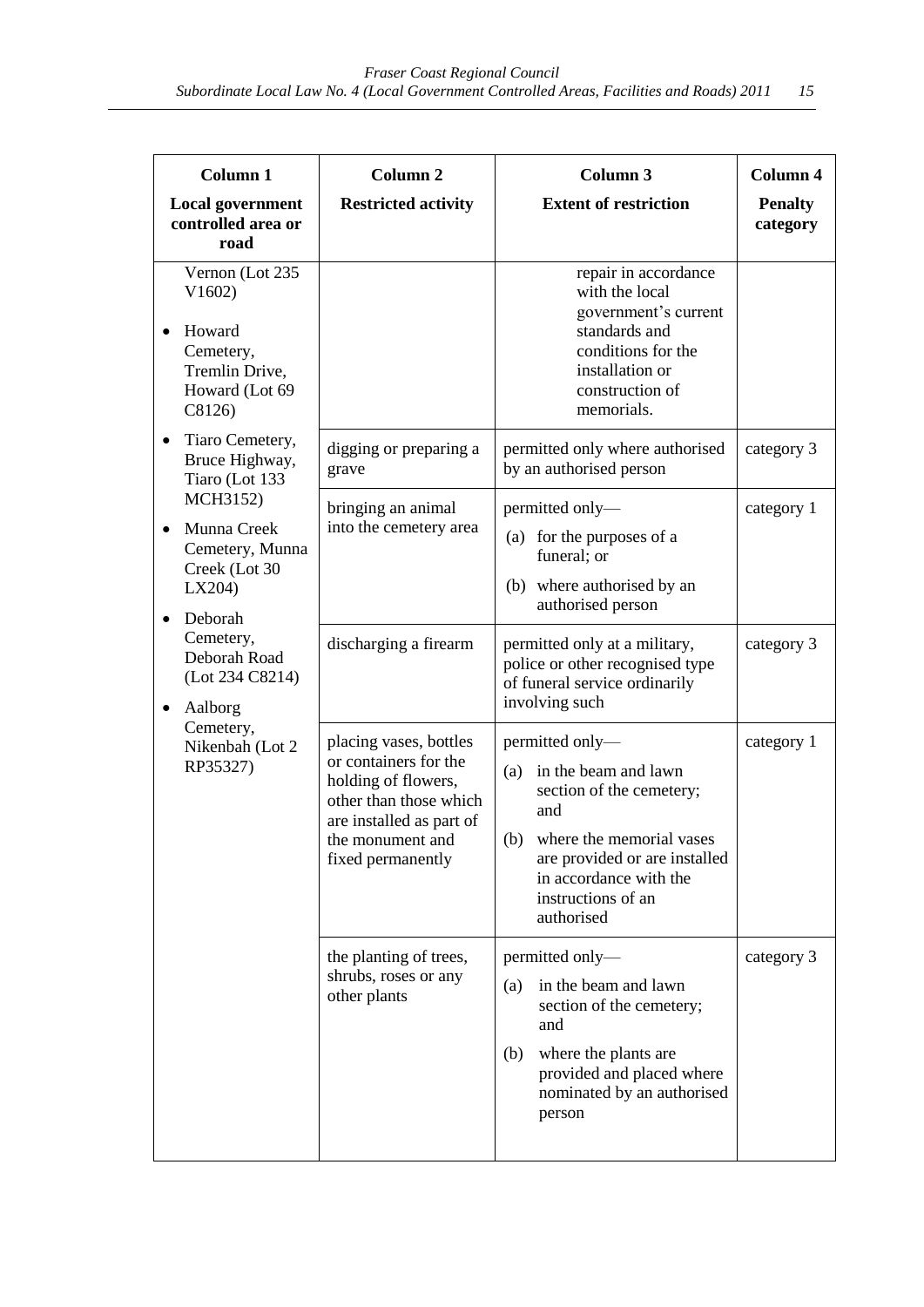| Column 1                                                                          | <b>Column 2</b>                                                                                                                                                                 | Column 3                                                                                                                                                                                                                  | Column 4                   |
|-----------------------------------------------------------------------------------|---------------------------------------------------------------------------------------------------------------------------------------------------------------------------------|---------------------------------------------------------------------------------------------------------------------------------------------------------------------------------------------------------------------------|----------------------------|
| <b>Local government</b><br>controlled area or<br>road                             | <b>Restricted activity</b>                                                                                                                                                      | <b>Extent of restriction</b>                                                                                                                                                                                              | <b>Penalty</b><br>category |
|                                                                                   | bring human remains<br>into the cemetery                                                                                                                                        | permitted only-<br>(a)<br>for the purpose of a<br>funeral; and<br>where authorised by the<br>(b)<br>local government                                                                                                      | category 3                 |
| the following<br>aerodromes-<br>Hervey Bay<br>$\bullet$<br>Airport<br>Maryborough | bringing an animal<br>onto the aerodrome                                                                                                                                        | permitted only-<br>(a)<br>where the animal is being<br>transported on a flight; or<br>(b)<br>where authorised by an<br>authorised person                                                                                  | category 3                 |
| Airport<br>Orchid Beach<br>Airstrip                                               | bringing an object onto<br>the aerodrome if that<br>object is dangerous or<br>may be used in a<br>dangerous way                                                                 | permitted only where authorised<br>by an authorised person                                                                                                                                                                | category 1                 |
| all piers                                                                         | parking or stopping a<br>bicycle, wheeled<br>recreational device or<br>wheeled toy, as<br>defined in the<br><b>Transport Operations</b><br>(Road Use<br>Management) Act<br>1995 | permitted only where—<br>(a) a clear unobstructed<br>pedestrian corridor of not<br>less than 2 metres is<br>maintained; and<br>(b) vehicular or pedestrian<br>traffic accessing the jetty is<br>not obstructed or impeded | category 1                 |
|                                                                                   | taking an animal onto<br>a pier                                                                                                                                                 | permitted only where authorised<br>by an authorised person                                                                                                                                                                | category 1                 |
|                                                                                   | gutting, cleaning or<br>washing fish.                                                                                                                                           | permitted only at locations<br>specifically set aside for this<br>activity<br>Example-fish cleaning tables                                                                                                                | category 1                 |
|                                                                                   | berthing or mooring<br>any vessel, either<br>temporarily or<br>permanently, to any<br>part of the pier                                                                          | permitted only where authorised<br>by an authorised person                                                                                                                                                                | category 2                 |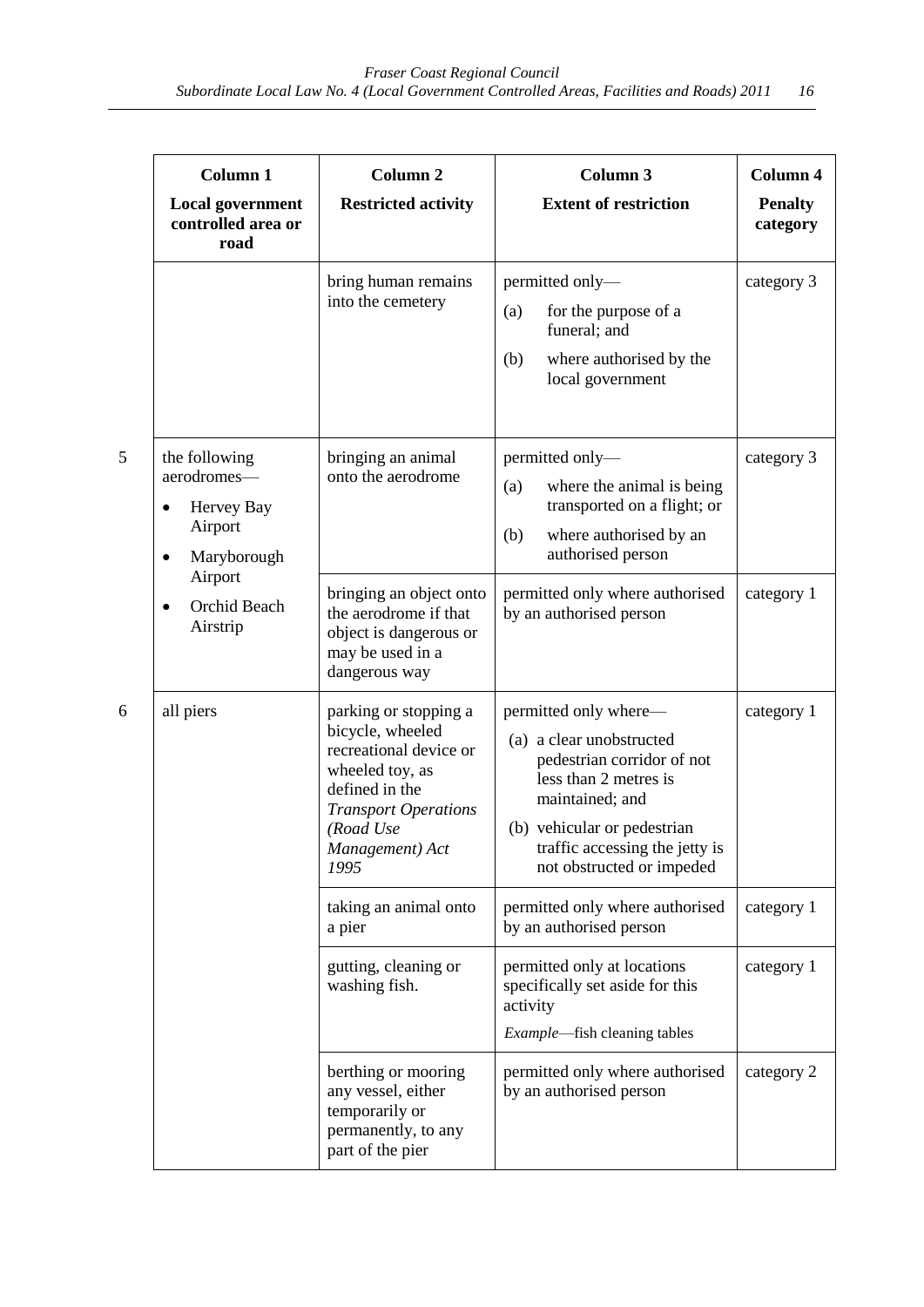| <b>Column 1</b>                                       | Column <sub>2</sub>                                                                                                                                                    | <b>Column 3</b>                                                                                                                        | Column 4                   |
|-------------------------------------------------------|------------------------------------------------------------------------------------------------------------------------------------------------------------------------|----------------------------------------------------------------------------------------------------------------------------------------|----------------------------|
| <b>Local government</b><br>controlled area or<br>road | <b>Restricted activity</b>                                                                                                                                             | <b>Extent of restriction</b>                                                                                                           | <b>Penalty</b><br>category |
| all boat ramps                                        | driving, parking or                                                                                                                                                    | permitted only-                                                                                                                        | category 1                 |
|                                                       | stopping a vehicle on<br>any part of the boat<br>ramp                                                                                                                  | for the purpose of<br>(a)<br>launching or retrieving a<br>trailable vessel, provided<br>that-                                          |                            |
|                                                       |                                                                                                                                                                        | vehicle weight<br>(i)<br>complies with any<br>weight restrictions<br>advertised at the ramp;<br>and                                    |                            |
|                                                       |                                                                                                                                                                        | (ii) the wheels of the<br>vehicle designed to<br>make contact with the<br>boat ramp are fitted<br>with rubber tyres; and               |                            |
|                                                       |                                                                                                                                                                        | (iii) the vehicle is on the<br>ramp only for the time<br>necessary to complete<br>launching or retrieving<br>the vessel; or            |                            |
|                                                       |                                                                                                                                                                        | (b) where the vehicle is an<br>emergency vehicle or<br>service vehicle                                                                 |                            |
|                                                       | berthing or mooring a<br>vessel                                                                                                                                        | permitted only where—                                                                                                                  | category 2                 |
|                                                       |                                                                                                                                                                        | (a) the vessel is moored to a<br>fixing on the boat ramp<br>specifically designed for<br>mooring; and                                  |                            |
|                                                       |                                                                                                                                                                        | (b) the vessel is moored only<br>for the time necessary to<br>retrieve the vehicle<br>required to remove the<br>vessel                 |                            |
|                                                       | carrying out<br>maintenance or repairs<br>to a vessel or vehicle<br>on the boat ramp, the<br>approach to the ramp,<br>or areas set aside for<br>rigging and de-rigging | permitted only if moving the<br>vessel or vehicle from its<br>position would involve danger<br>to the vessel, vehicle or any<br>person | category 2                 |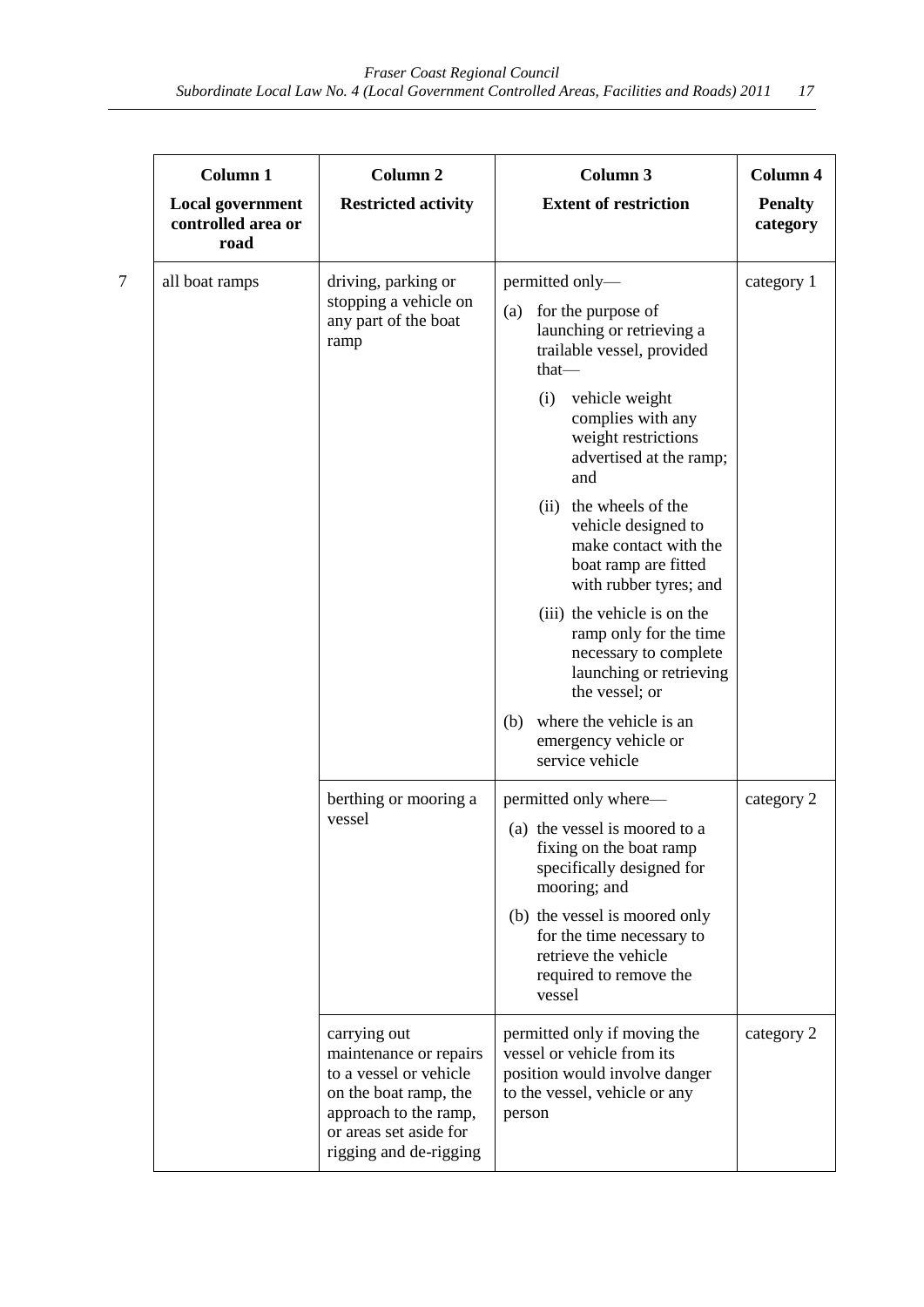|   | <b>Column 1</b><br><b>Local government</b><br>controlled area or<br>road | Column <sub>2</sub><br><b>Restricted activity</b>                                                                                                                   | Column <sub>3</sub><br><b>Extent of restriction</b>                                                             | Column 4<br><b>Penalty</b><br>category |
|---|--------------------------------------------------------------------------|---------------------------------------------------------------------------------------------------------------------------------------------------------------------|-----------------------------------------------------------------------------------------------------------------|----------------------------------------|
|   |                                                                          | placing an item in such<br>a manner as to obstruct<br>or impede or threaten<br>the safety of vehicular<br>or pedestrian traffic<br>accessing or on the<br>boat ramp | permitted only where authorised<br>by an authorised person                                                      | category 1                             |
| 8 | all boat landing areas                                                   | driving, parking or<br>stopping a vehicle                                                                                                                           | permitted in a set-down area<br>only                                                                            | category 2                             |
|   |                                                                          | mooring any vessel                                                                                                                                                  | the vessel is moored only for the<br>time necessary to retrieve the<br>vehicle required to remove the<br>vessel | category 2                             |
|   |                                                                          | entering onto a boat<br>landing area                                                                                                                                | permitted only for the purpose<br>of launching, landing or<br>mooring a vessel                                  | category 2                             |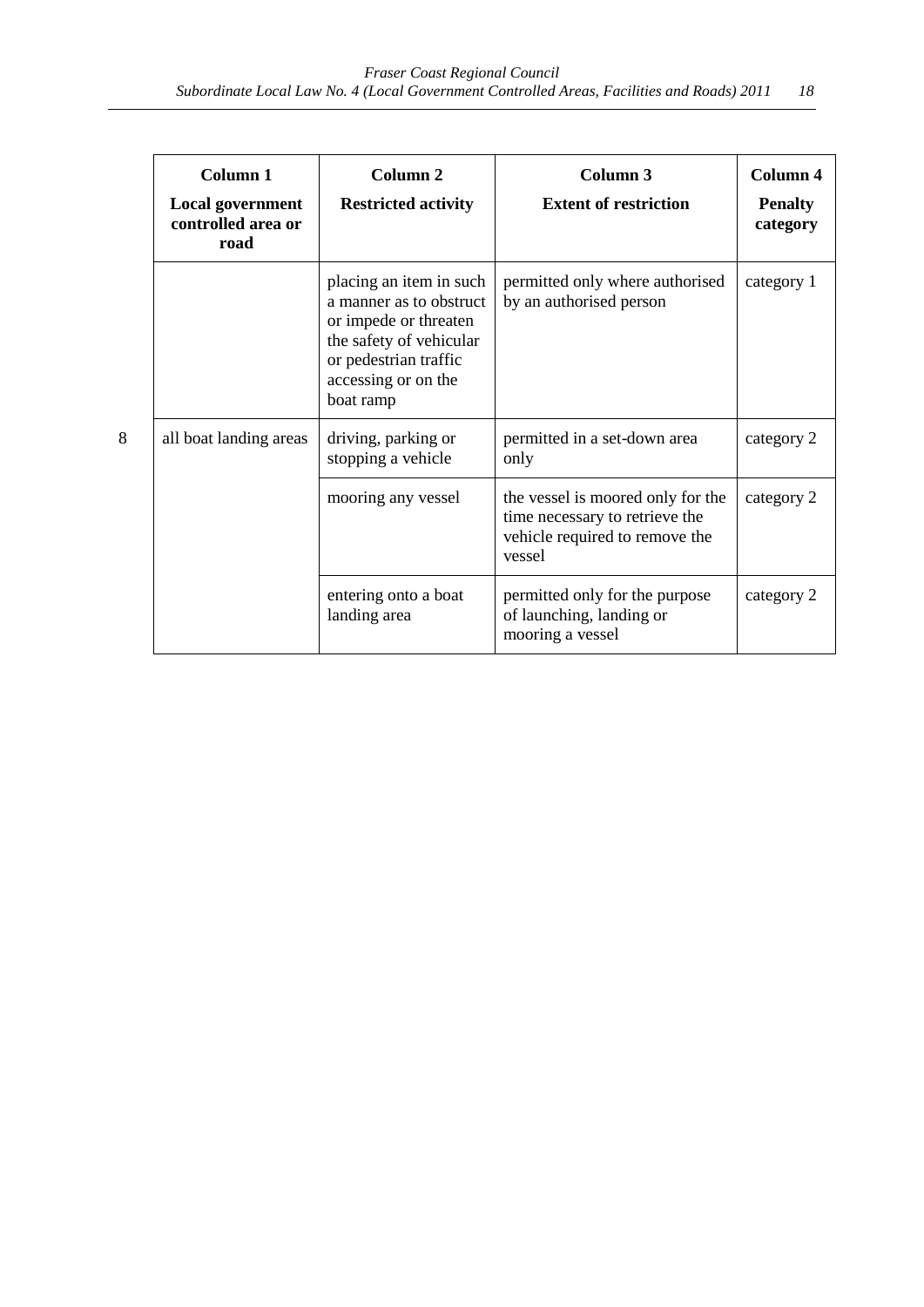| Column 1                                              | Column <sub>2</sub>                                                                                | Column 3                                                                                                                                                                  | Column 4                   |
|-------------------------------------------------------|----------------------------------------------------------------------------------------------------|---------------------------------------------------------------------------------------------------------------------------------------------------------------------------|----------------------------|
| <b>Local government</b><br>controlled area or<br>road | <b>Restricted activity</b>                                                                         | <b>Extent of restriction</b>                                                                                                                                              | <b>Penalty</b><br>category |
| all barge landings                                    | driving a vehicle                                                                                  | permitted only-                                                                                                                                                           | category 2                 |
|                                                       |                                                                                                    | (a) for the purposes of loading<br>onto or unloading from a<br>barge, provided that-                                                                                      |                            |
|                                                       |                                                                                                    | (i) the barge is operated by<br>a barge operator<br>holding an approval<br>under Local Law No. 1<br>(Administration) 2011<br>authorising use of the<br>barge landing; and |                            |
|                                                       |                                                                                                    | (ii) vehicle weight<br>complies with any<br>weight restrictions<br>advertised at the barge<br>landing; and                                                                |                            |
|                                                       |                                                                                                    | (iii) the wheels of the<br>vehicle designed to<br>make contact with the<br>barge landing are fitted<br>with rubber tyres; and                                             |                            |
|                                                       |                                                                                                    | (iv) the vehicle is on the<br>barge landing only for<br>the time necessary to<br>complete loading or<br>unloading; or                                                     |                            |
|                                                       |                                                                                                    | (b) the vehicle is an emergency<br>vehicle or service vehicle                                                                                                             |                            |
|                                                       | propelling a bicycle,                                                                              | permitted only-                                                                                                                                                           | category 1                 |
|                                                       | wheeled recreational<br>device or wheeled toy,<br>as defined in the<br><b>Transport Operations</b> | (a) for the purposes of loading<br>onto or unloading from a<br>barge; and                                                                                                 |                            |
|                                                       | (Road Use<br>Management) Act<br>1995                                                               | (b) for the time necessary to<br>complete loading or<br>unloading                                                                                                         |                            |
|                                                       | berthing or mooring a<br>vessel                                                                    | permitted only-<br>(a) where the vessel is moored<br>to a fixing on the barge<br>landing specifically                                                                     | category 1                 |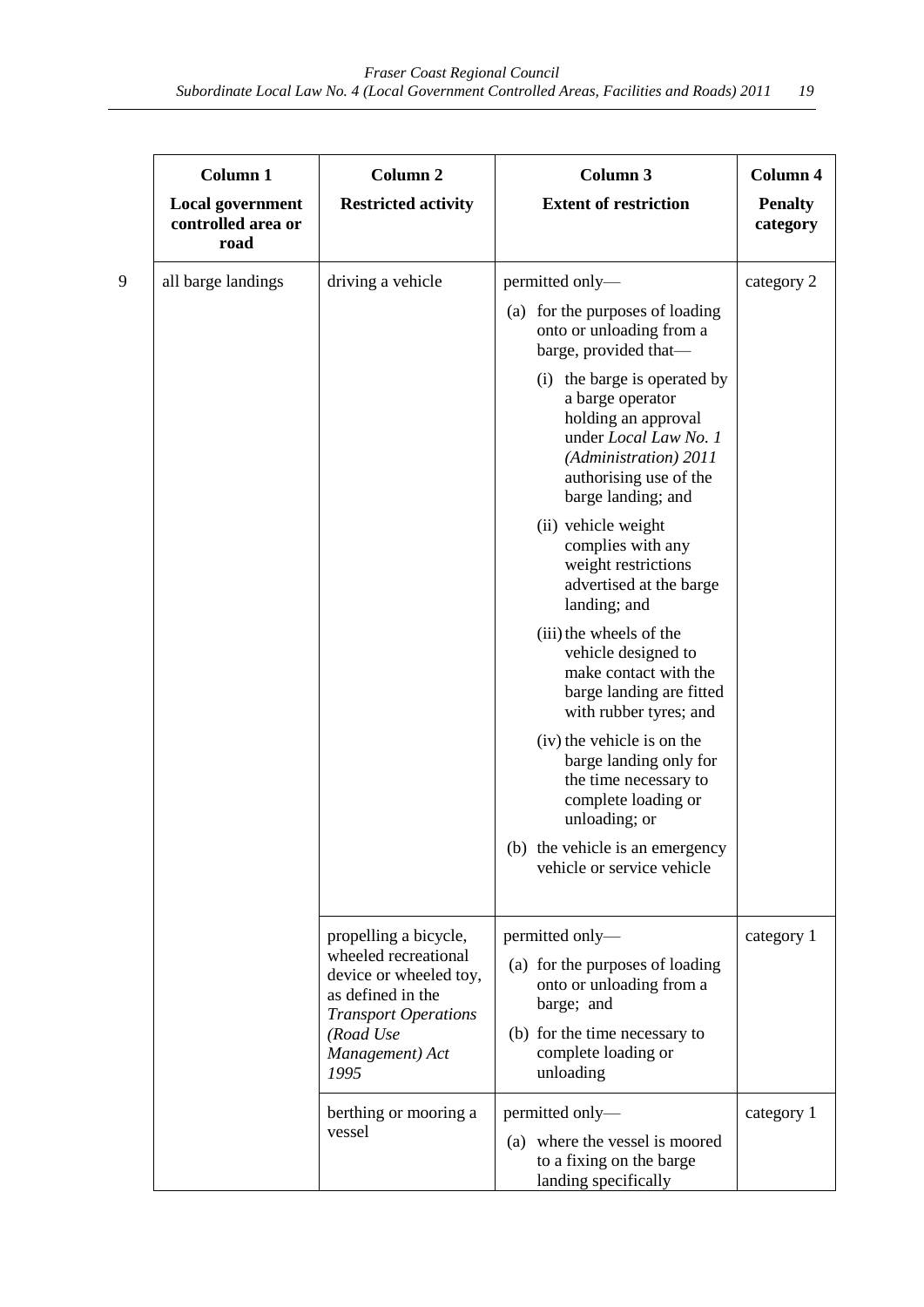|    | Column 1                                                                                                                                  | <b>Column 2</b>                                                                                                                                                                                                                                                                                                                                                                                      | Column 3                                                                                                                                | Column 4                   |
|----|-------------------------------------------------------------------------------------------------------------------------------------------|------------------------------------------------------------------------------------------------------------------------------------------------------------------------------------------------------------------------------------------------------------------------------------------------------------------------------------------------------------------------------------------------------|-----------------------------------------------------------------------------------------------------------------------------------------|----------------------------|
|    | <b>Local government</b><br>controlled area or<br>road                                                                                     | <b>Restricted activity</b>                                                                                                                                                                                                                                                                                                                                                                           | <b>Extent of restriction</b>                                                                                                            | <b>Penalty</b><br>category |
|    |                                                                                                                                           |                                                                                                                                                                                                                                                                                                                                                                                                      | designed for mooring; and                                                                                                               |                            |
|    |                                                                                                                                           |                                                                                                                                                                                                                                                                                                                                                                                                      | (b) by a barge operator holding<br>an approval under Local<br>Law No.1 (Administration)<br>2011 authorising use of the<br>barge landing |                            |
| 10 | all bridges and<br>culverts                                                                                                               | fishing or netting from<br>a bridge or culvert                                                                                                                                                                                                                                                                                                                                                       | permitted only where a sign<br>indicates that this activity is<br>allowed                                                               | category 1                 |
| 11 | Maryborough<br>Showgrounds and<br><b>Equestrian Park</b>                                                                                  | fishing                                                                                                                                                                                                                                                                                                                                                                                              | permitted only when<br>participating in an authorised<br>event                                                                          | category 1                 |
| 12 | all parks and reserves<br>Examples-Parks,<br>swimming pool<br>reserves,<br>showground<br>reserves, cemetery<br>reserves, Tourist<br>Parks | participating in the<br>following sports or<br>activities or any other<br>sport or activity that is<br>likely to cause damage<br>or a risk to the health<br>or safety of any person<br>therein-<br>(a) golf; or<br>(b) javelin; or<br>(c) archery or any<br>similar activity<br>including the use<br>of a cross bow,<br>long bow or bow<br>hunter; or<br>(d) fire twirling; or<br>(e) paint-ball; or | permitted only where authorised<br>by an authorised person                                                                              | category 1                 |
|    |                                                                                                                                           | any other activity that<br>is likely in the<br>reasonable opinion of<br>an authorised person to<br>cause harm                                                                                                                                                                                                                                                                                        |                                                                                                                                         |                            |